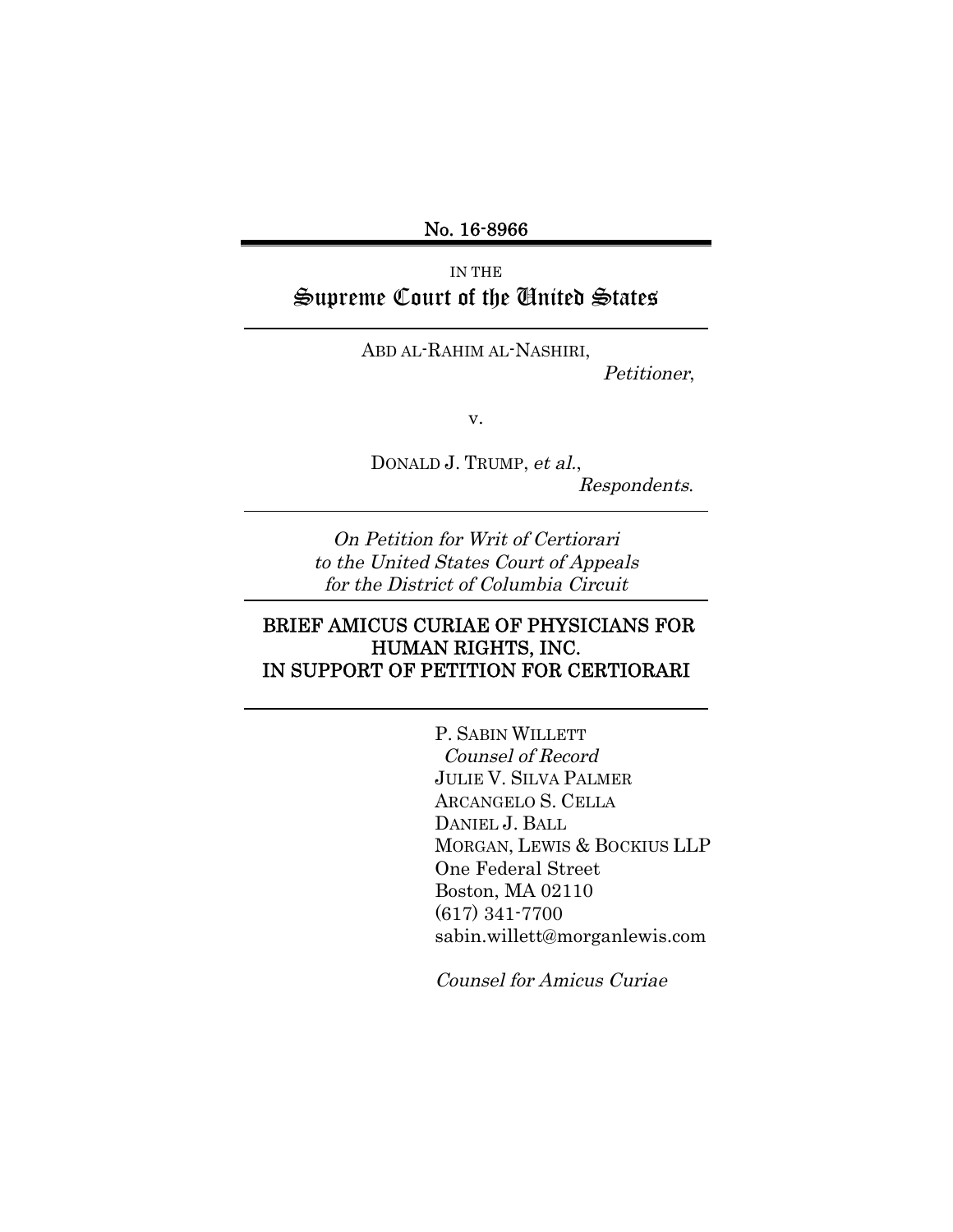# TABLE OF CONTENTS

| $\mathbf{I}$ . | BECAUSE EXECUTIVE BRANCH<br>MISCONDUCT MAKES RE-<br>TRAUMATIZATION AN INEVITABLE<br>CONSEQUENCE OF ANY TRIAL, AP-<br>PELLATE REVIEW SHOULD BE DE-<br>PLOYED TO AVOID THE RISK OF<br>REPEATED RE-TRAUMATIZATION 6 |
|----------------|------------------------------------------------------------------------------------------------------------------------------------------------------------------------------------------------------------------|
| $\mathsf{A}$ . | PETITIONER'S TORTURE WAS EX-<br>TREME, AND ITS CONSEQUENCES                                                                                                                                                      |
| <b>B.</b>      | ANY ADJUDICATIVE PROCESS WILL<br>LIKELY TRIGGER RETRAUMATIZA-                                                                                                                                                    |
| C.             | THE GOVERNMENT'S APPROACH<br>RISKS DOUBLING THE HARM TO                                                                                                                                                          |
| II.            | MILITARY COMMISSION AT<br>$\mathbf{A}$<br>GUANTANAMO RISKS UNIQUE<br>HARMS TO PETITIONER 15                                                                                                                      |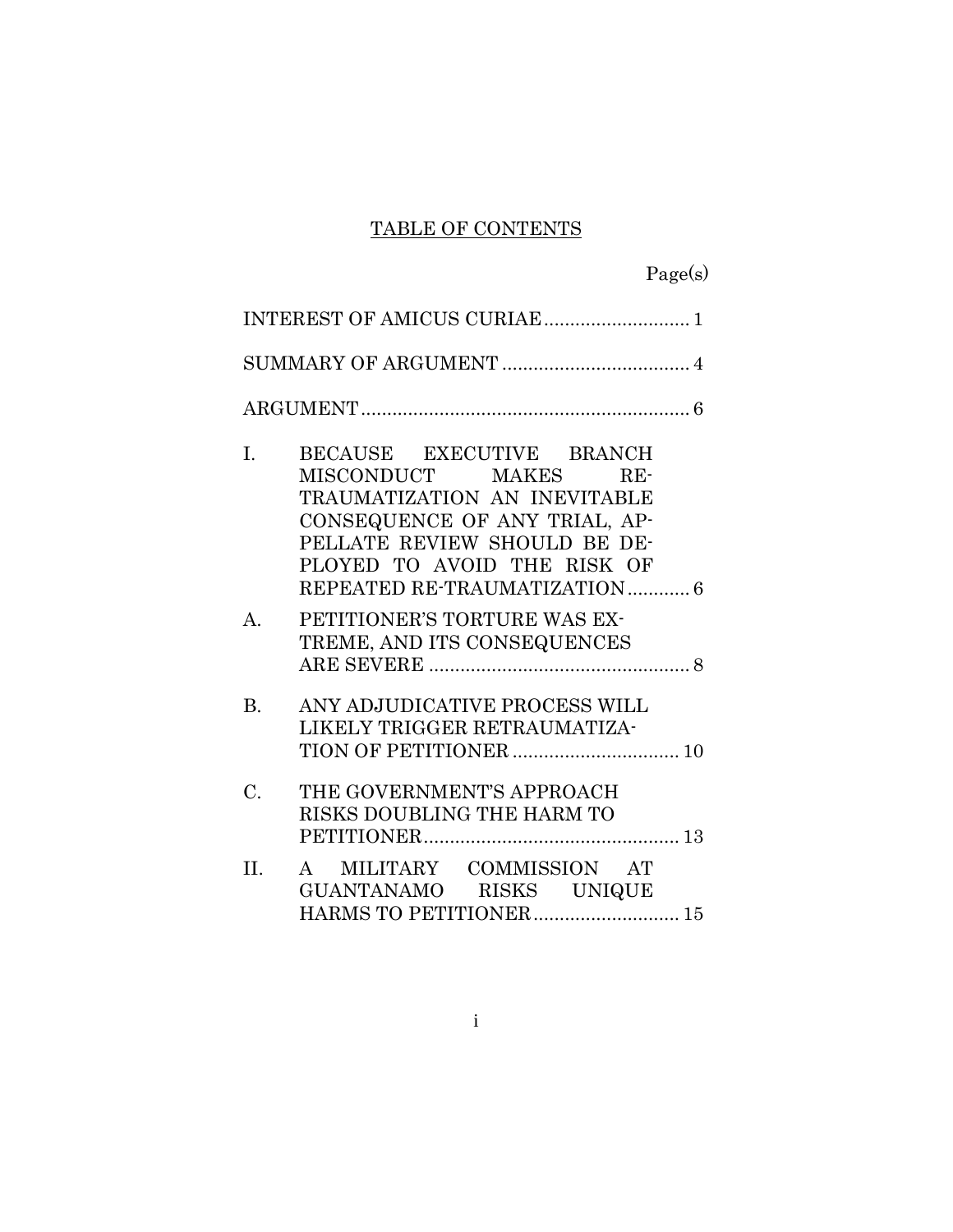|    | THE EXECUTIVE'S MISTREATMENT   |    |
|----|--------------------------------|----|
|    | OF PETITIONER LEAVES HIM INCA- |    |
|    | PABLE OF COPING WITH THE MILI- |    |
|    |                                | 16 |
| B. | MILITARY COMMISSION PROCE-     |    |
|    | DURE ON ADMISSION OF COERCED   |    |
|    | EVIDENCE AND RELATED LITIGA-   |    |
|    | TION EXACERBATE THE THREAT OF  |    |
|    |                                |    |
| Ш  | THE COURT SHOULD GRANT CER-    |    |
|    | TIORARI IN THE EXERCISE OF ITS |    |
|    |                                |    |
|    | <b>CONCLUSION</b>              |    |
|    |                                |    |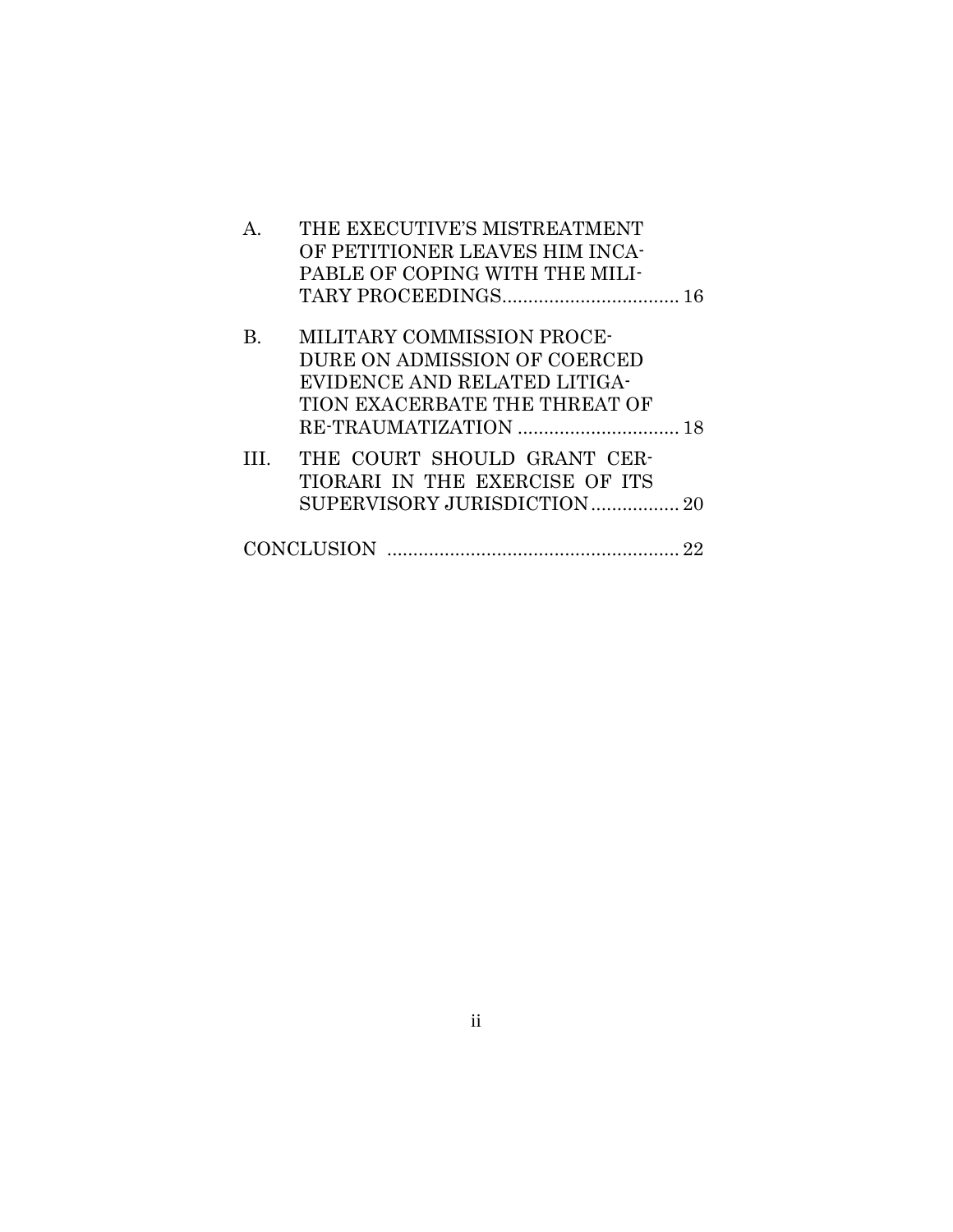## TABLE OF AUTHORITIES

Page(s)

# Federal Cases

| Filartiga v. Pena-Irala,   |
|----------------------------|
| In re al-Nashiri,          |
| McNabb v. United States,   |
| Miranda v. Arizona,        |
| Schlesinger v. Councilman, |
| Sprint Comme'ns v. Jacobs, |
| Wilkerson v. Utah,         |
| <b>Federal Statutes</b>    |
|                            |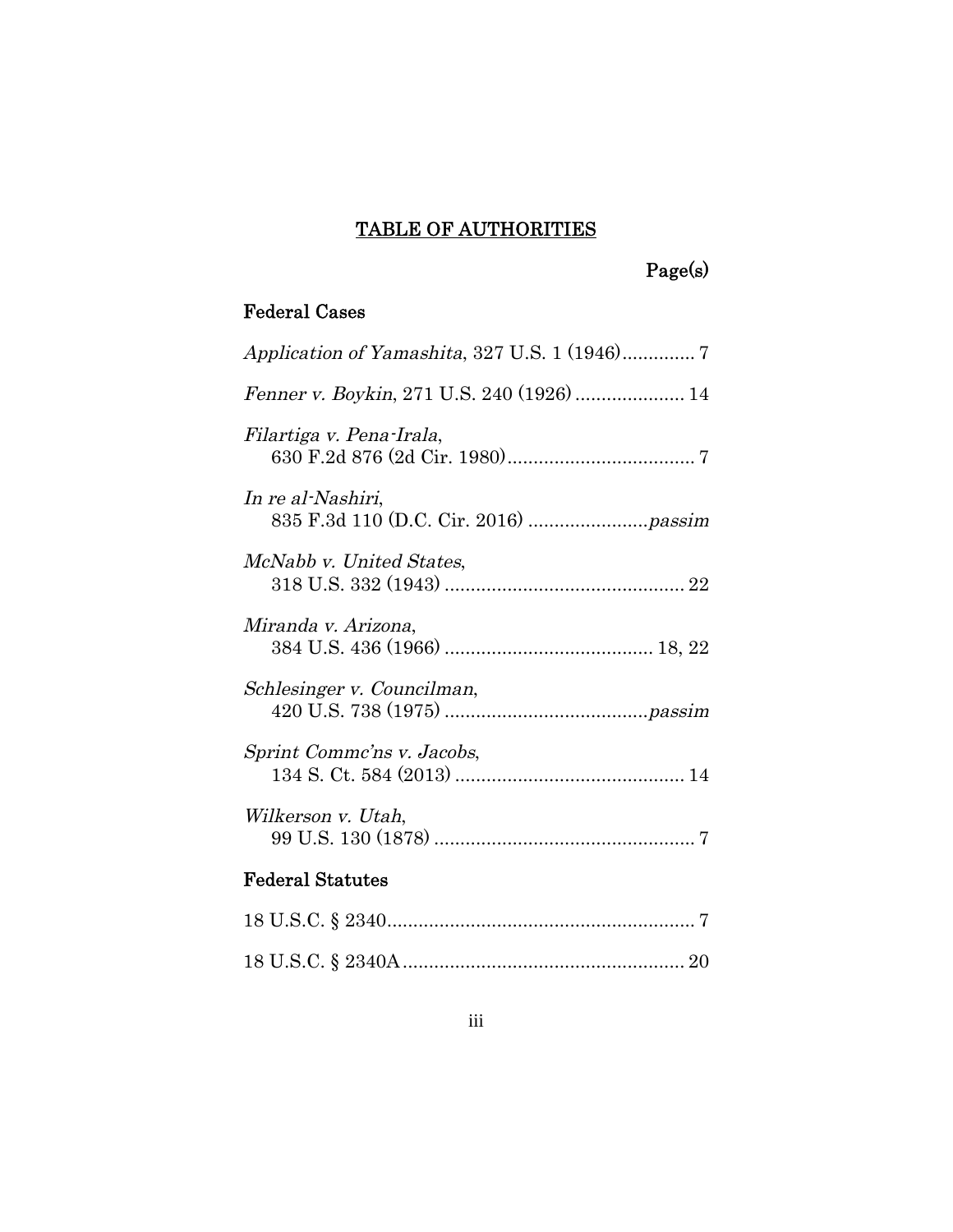# Orders

| Instructions for the Government of Armies  |  |
|--------------------------------------------|--|
| of the United States in the Field, General |  |
|                                            |  |

# Rules

# Other Authorities

| Morris D. Davis, <i>Historical Perspective on</i>                                  |  |
|------------------------------------------------------------------------------------|--|
| Guantanamo Bay: The Arrival of the                                                 |  |
| High Value Detainees, 42 CASE W. RES.                                              |  |
|                                                                                    |  |
| David Hackett Fischer, WASHINGTON                                                  |  |
| Anthony Lester, The Overseas Trade in the<br>American Bill of Rights, 88 COLUM. L. |  |
| Theodore Meron, Francis Lieber's Code and                                          |  |
| Principles of Humanity, 36 COLUM. J.                                               |  |
|                                                                                    |  |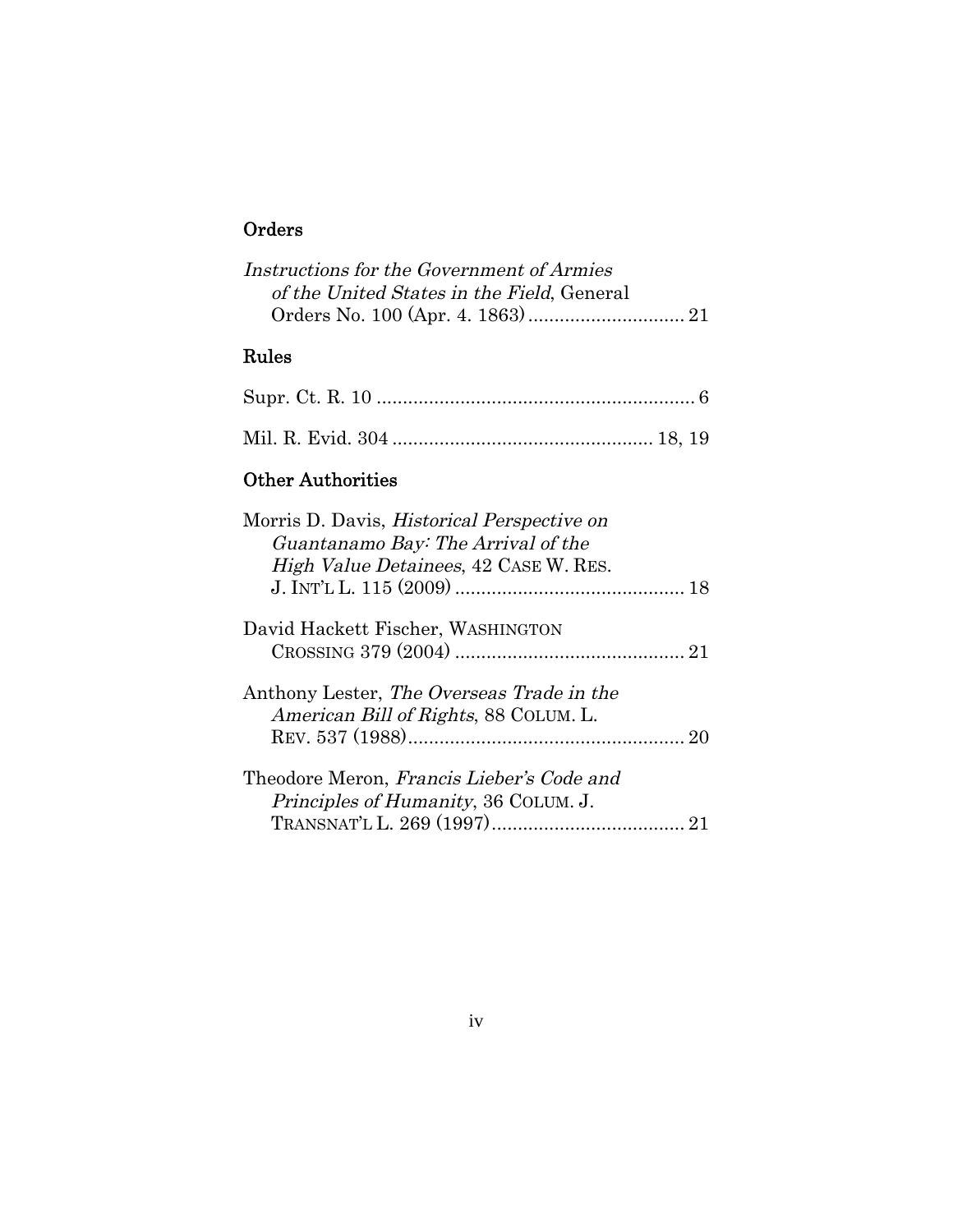| Office of the UN High Commissioner for      |
|---------------------------------------------|
| Human Rights, Istanbul Protocol: Manu-      |
| al on the Effective Investigation and       |
| Documentation of Torture and Other          |
| Cruel, Inhuman or Degrading Treatment       |
| or Punishment, Professional Training        |
| Series No.8/Rev.1 (2004),                   |
| http://physiciansforhumanrights.org/issu    |
| es/torture/international-torture.htmlpassim |
| Joshua E.S. Phillips, NONE OF US WERE LIKE  |
|                                             |
| Physicians for Human Rights, The            |
| Campaign to Ban Landmines,                  |
| http://physiciansforhumanrights.org/abo     |
| ut/impact/campaign-to-ban-                  |
| landmines.html?referrer=https://www.        |
|                                             |
| Physicians for Human Rights, Truth Mat-     |
| ters: Accountability for CIA Psychological  |
| $Torture$ (2015),                           |
| https://s3.amazonaws.com/PHR_Reports/       |
|                                             |
| Physicians for Human Rights, Doing Harm:    |
| Health Professionals' Central Role in the   |
| CIA Torture Program (2014),                 |
| http://s3.amazonaws.com/PHR_Reports/d       |
| oing-harm-health-professionals-central-     |
|                                             |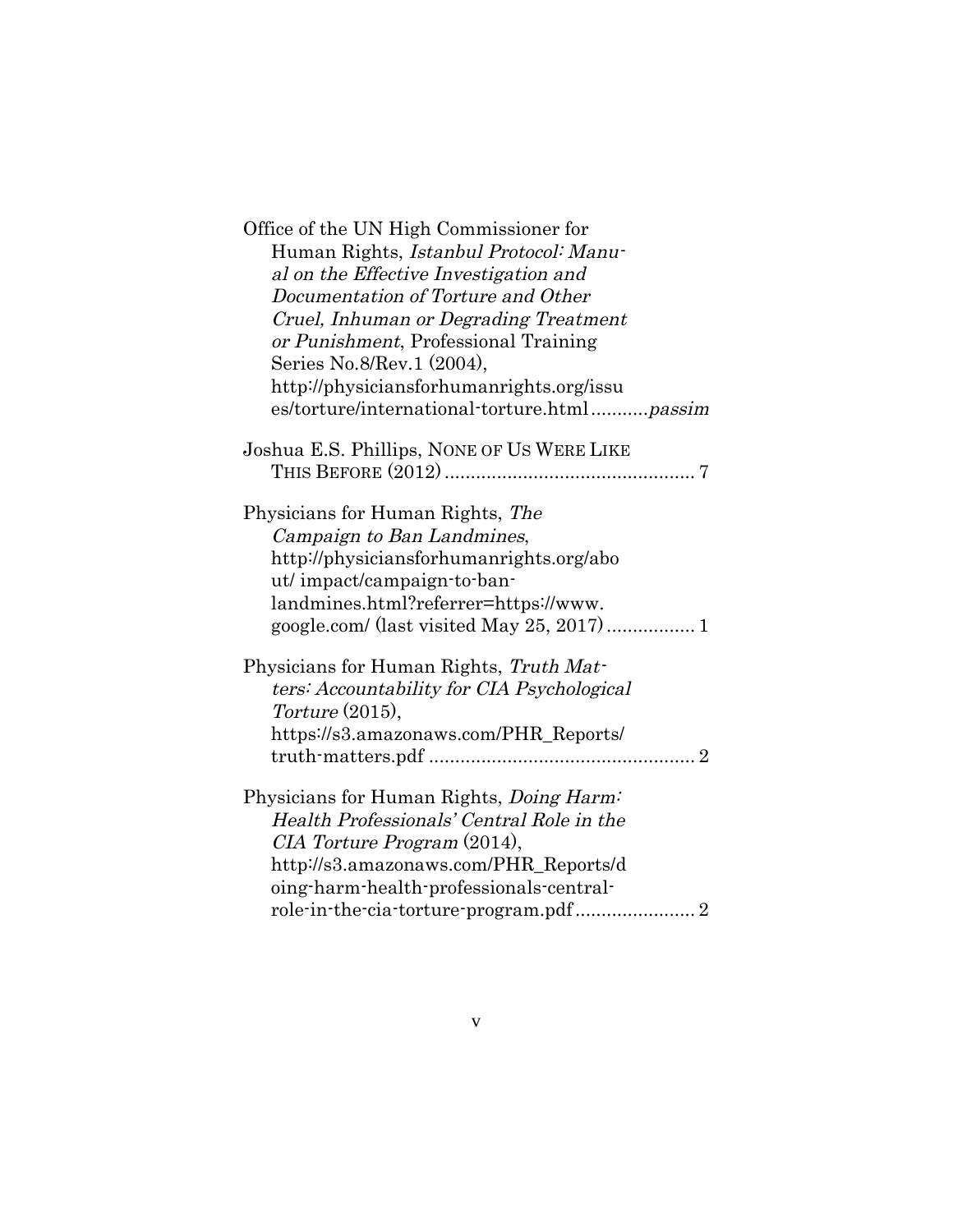| Physicians for Human Rights, <i>Buried Alive</i><br>Solitary Confinement in the US Deten-<br>tion System $(2013)$ ,<br>http://s3.amazonaws.com/<br>PHR_Reports/Solitary-Confinement-                                                                         |
|--------------------------------------------------------------------------------------------------------------------------------------------------------------------------------------------------------------------------------------------------------------|
| Physicians for Human Rights, <i>Punishment</i><br>Before Justice: Indefinite Detention in<br>the $US(2011)$ , http://s3.amazonaws.com/<br>PHR_Reports/indefinite-detention-<br>3                                                                             |
| Physicians for Human Rights, <i>Experiments</i><br>in Torture: Evidence of Human Subject<br>Research and Experimentation in the<br>"Enhanced" Interrogation Program<br>$(2010)$ , http://s3.amazonaws.com/<br>PHR_Reports/Experiments_in_Torture.p<br>3      |
| Physicians for Human Rights, Aiding Tor-<br>ture: Health Professionals' Ethics and<br>Human Rights Violations Revealed in the<br>May 2004 CIA Inspector General's Re-<br>port (2009), http://s3.amazonaws.com/<br>PHR_Reports/aiding-torture-2009.pdf passim |
| Physicians for Human Rights, <i>Broken Laws</i> ,<br><b>Broken Lives: Medical Evidence of Tor-</b><br>ture by US Personnel and Its Impact<br>$(2008)$ , http://s3.amazonaws.com/<br>PHR_Reports/BrokenLaws_14.pdf <i>passim</i>                              |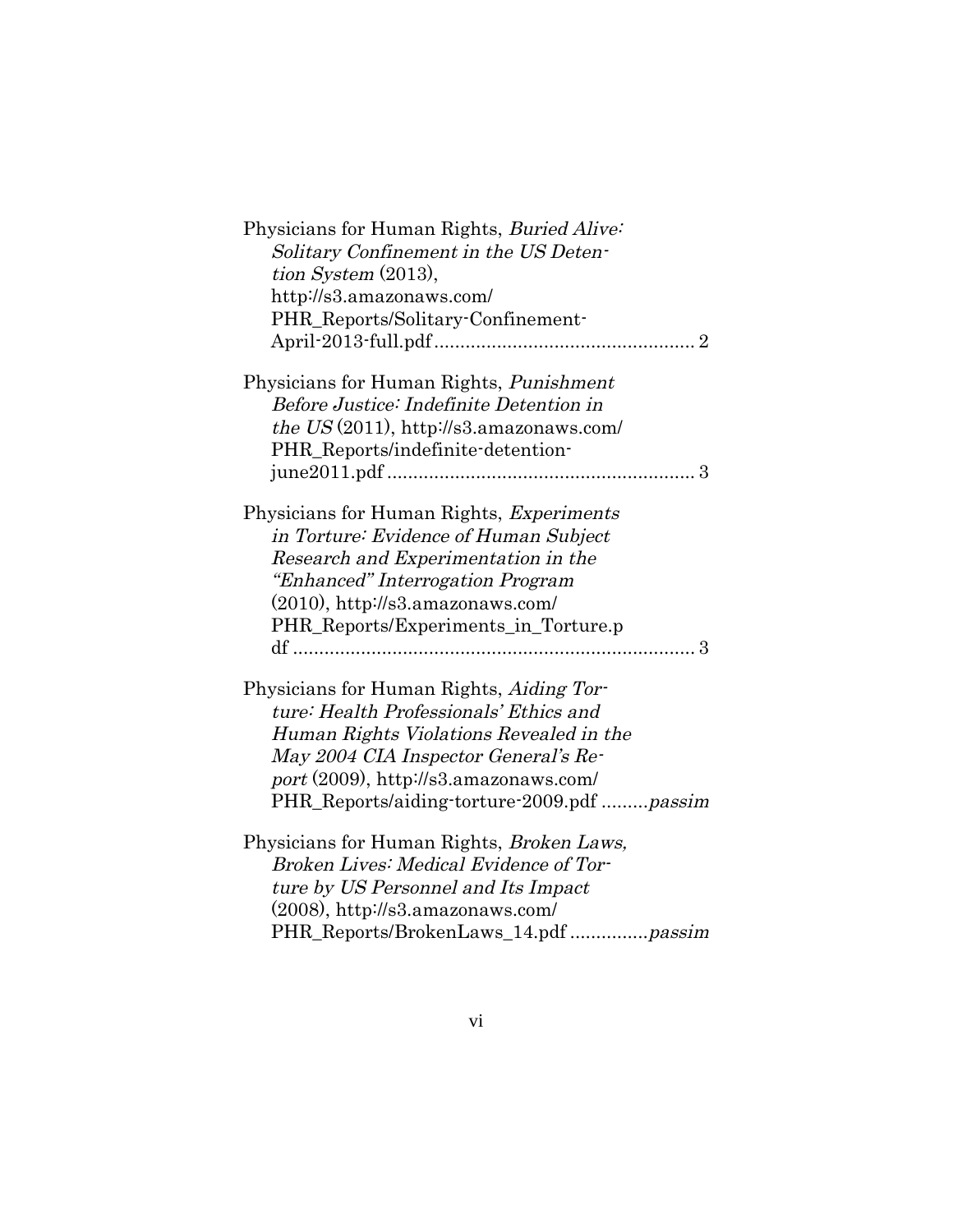| Physicians for Human Rights, Leave No          |
|------------------------------------------------|
| Marks: Enhanced Interrogation Tech-            |
| niques and the Risk of Criminality             |
| $(2007)$ , http://s3.amazonaws.com/            |
| PHR_Reports/leave-no-marks.pdf passim          |
|                                                |
| Physicians for Human Rights, <i>Break Them</i> |
| Down: Systematic Use of Psychological          |
| Torture by US Forces (2005), http://s3.        |
| amazonaws.com/PHR_Reports/break-               |
|                                                |
|                                                |
| Physicians for Human Rights, Interroga-        |
| tions, Torture and Ill Treatment: Legal        |
| Requirements and Health Consequences           |
| $(2004)$ , http://s3.amazonaws.com/            |
| PHR_Reports/iraq-consequences-of-              |
|                                                |
|                                                |
| Michael. P. Sharf, The Elephant in the         |
| Room: Torture and the War on Terror, 37        |
|                                                |
| Bessel A. van der Kolk, The Body Keeps the     |
| Score: Memory and the Evolving                 |
| Psychobiology of Posttraumatic StressI,        |
| 1 HARV. REV. PSYCHIATRY 253 (1994) passim      |
|                                                |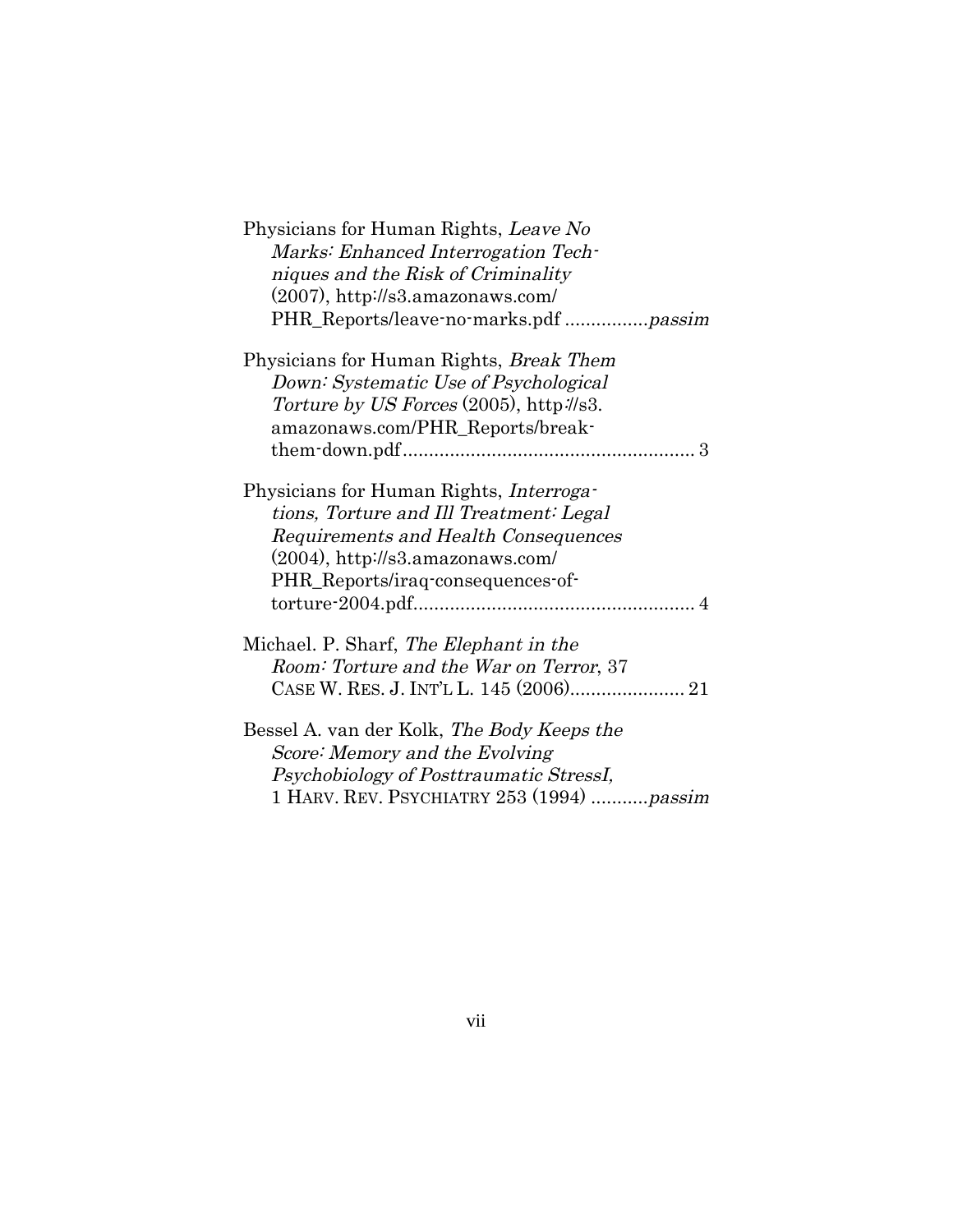#### INTEREST OF AMICUS CURIAE<sup>1</sup>

Amicus Physicians for Human Rights, Inc. is a not-for-profit Section  $501(c)(3)$  corporation based in New York, New York, whose physicians, scientists, and other professionals investigate and document the medical consequences of human rights violations, and advocate for reform.2 Torture and its medical consequences are a particular focus of its research and advocacy. In 1999, Amicus co-authored the international standard for the medical documentation of torture and ill-treatment ("Istanbul Protocol").3 Among those consequences are the torture survivor's profound medical and psychological injuries experienced when earlier trauma is revisited. Id. ¶¶146–149. This petition arises from a severe

<sup>&</sup>lt;sup>1</sup> The parties have consented to *Amicus*' filing this brief, and their letters of consent have been filed with the Clerk. No party or party's counsel authored this brief, in whole or in part, or contributed money intended to fund preparing or submitting this brief. No person other than Amicus and its counsel contributed money intended to fund preparing or submitting this brief.

<sup>2</sup> In 1997, Amicus shared the Nobel Peace Prize as part of the Steering Committee of the International Campaign to Ban Land Mines. Physicians for Human Rights, The Campaign to Ban Landmines, http://physiciansforhumanrights.org/about/ impact/campaign-to-ban-landmines.html?referrer=https://www. google.com/ (last visited May 25, 2017).

<sup>3</sup> Office of the UN High Commissioner for Human Rights, Istanbul Protocol: Manual on the Effective Investigation and Documentation of Torture and Other Cruel, Inhuman or Degrading Treatment or Punishment, Professional Training Series  $No.8/Rev.1$  (2004), http://physiciansforhumanrights.org/issues/ torture/international-torture.html.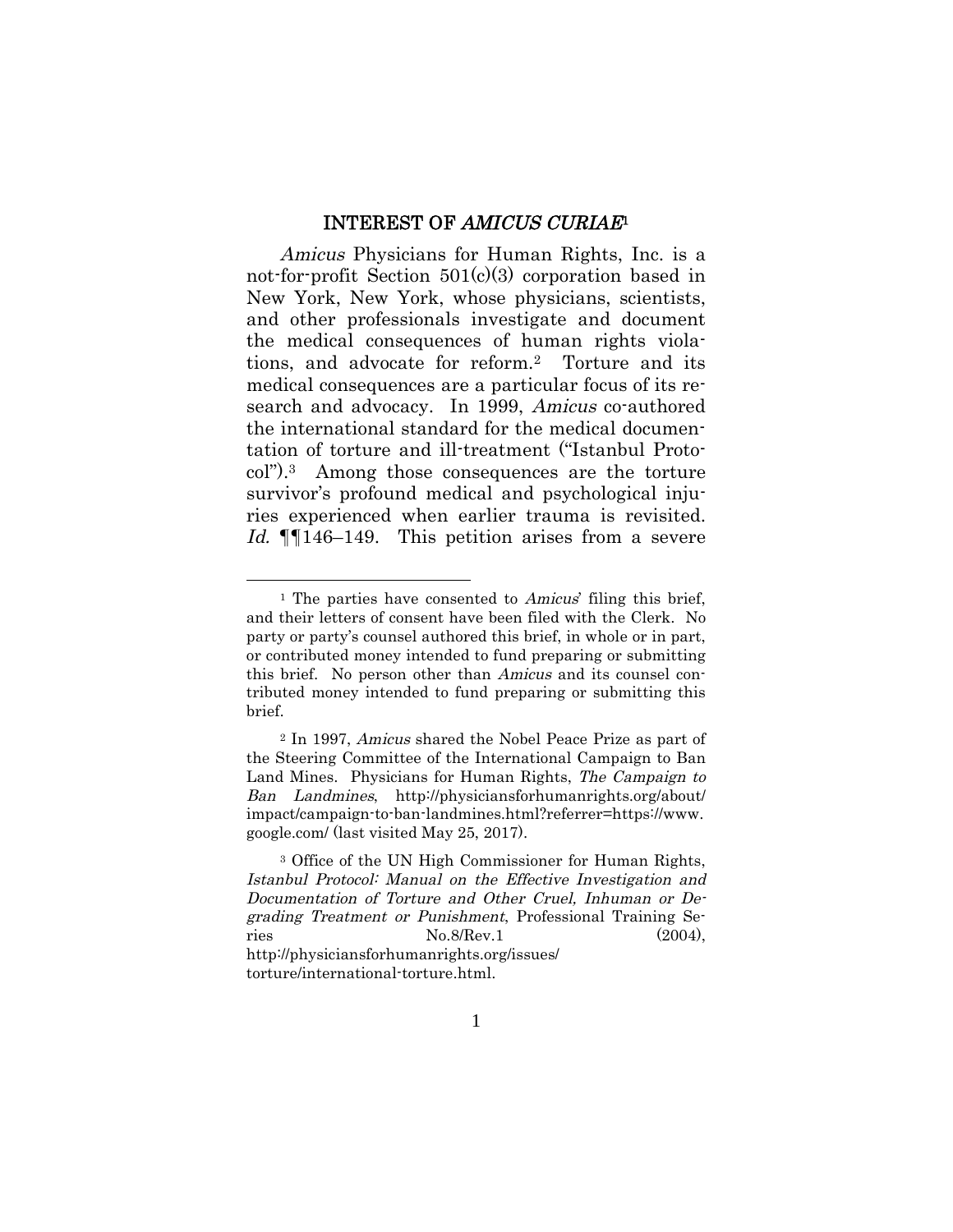example of that harm. Amicus writes to address how the ruling of the Court of Appeals in In re al-Nashiri, 835 F.3d 110 (D.C. Cir. 2016), would likely cause Petitioner to re-experience significant psychological harm based on the infliction of previous severe physical and mental pain and suffering. Its expertise will assist the Court in understanding the adverse medical and psychological consequences of the Court of Appeals' ruling requiring postconviction review, and thus, repetitive proceedings.

Amicus investigates and documents acts of torture around the world, examines torture victims medically, and reports on the consequences of torture on those individuals, as well as on institutions and society. Amicus also trains health professionals to become independent, qualified experts capable of assessing forensic medical evidence of alleged torture.

Amicus has published numerous studies that address the impact of torture on victims, perpetrators, and institutions, including:

- Truth Matters: Accountability for CIA Psychological Torture (2015).<sup>4</sup>
- Doing Harm: Health Professionals' Central Role in the CIA Torture Program (2014).<sup>5</sup>
- Buried Alive: Solitary Confinement in the US Detention System (2013).<sup>6</sup>

<sup>4</sup>https://s3.amazonaws.com/PHR\_Reports/truthmatters.pdf.

<sup>5</sup>http://s3.amazonaws.com/PHR\_Reports/doing-harmhealth-professionals-central-role-in-the-cia-tortureprogram.pdf.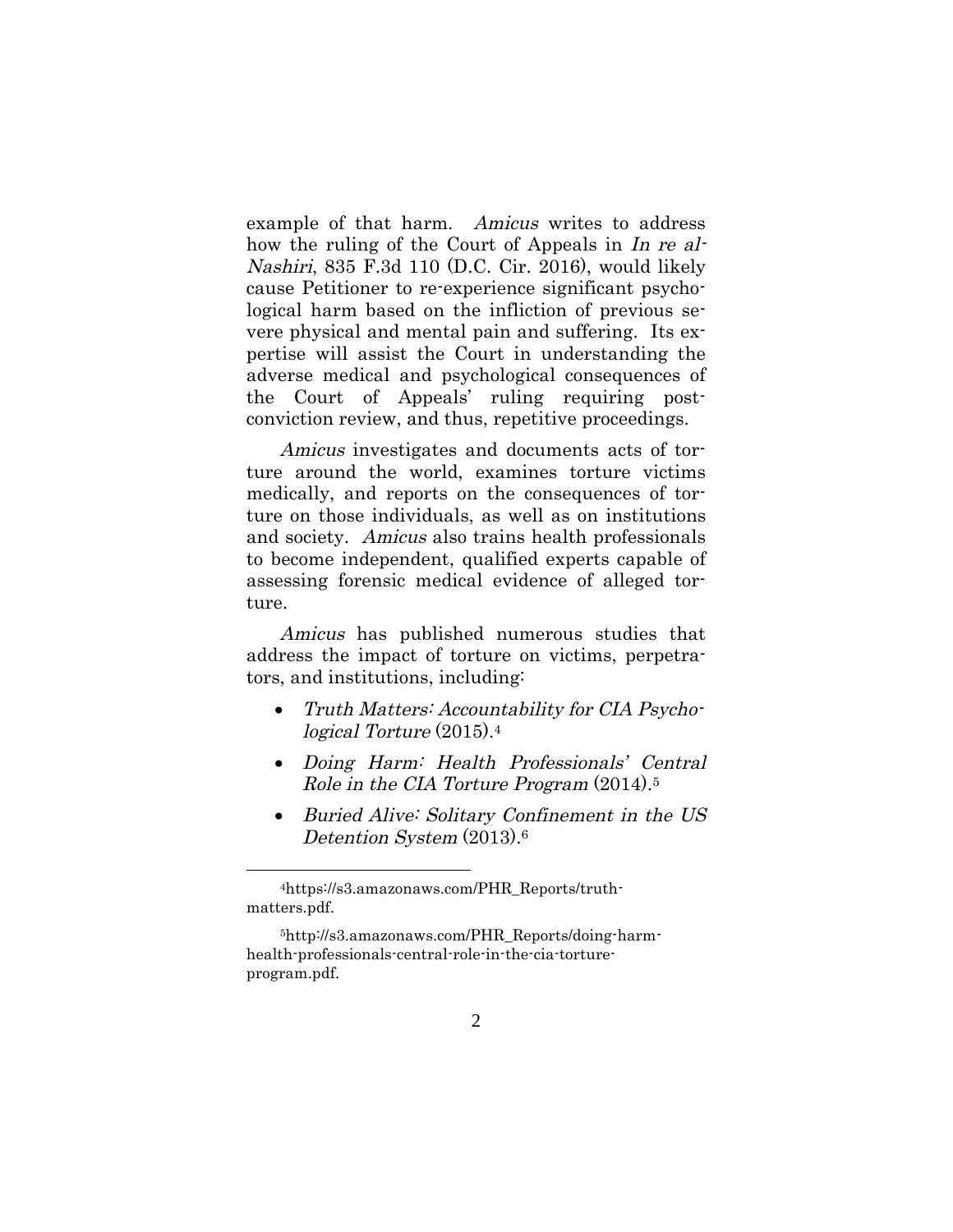- Punishment Before Justice: Indefinite Detention in the  $US(2011).7$
- Experiments in Torture: Evidence of Human Subject Research and Experimentation in the "Enhanced" Interrogation Program (2010).<sup>8</sup>
- Aiding Torture: Health Professionals' Ethics and Human Rights Violations Revealed in the May 2004 CIA Inspector General's Report (2009) ("Aiding Torture").<sup>9</sup>
- Broken Laws, Broken Lives: Medical Evidence of Torture by US Personnel and Its Impact (2008) ("Broken Laws").<sup>10</sup>
- Leave No Marks: Enhanced Interrogation Techniques and the Risk of Criminality (2007) ("No Marks").<sup>11</sup>
- Break Them Down: Systematic Use of Psychological Torture by US Forces (2005).<sup>12</sup>

6http://s3.amazonaws.com/PHR\_Reports/Solitary-Confinement-April-2013-full.pdf.

7http://s3.amazonaws.com/PHR\_Reports/indefinitedetention-june2011.pdf.

<sup>8</sup>http://s3.amazonaws.com/PHR\_Reports/Experiments\_in\_ Torture.pdf.

9http://s3.amazonaws.com/PHR\_Reports/aiding-torture-2009.pdf.

<sup>10</sup>http://s3.amazonaws.com/PHR\_Reports/BrokenLaws\_14. pdf.

11http://s3.amazonaws.com/PHR\_Reports/leave-nomarks.pdf.

<sup>12</sup>http://s3.amazonaws.com/PHR\_Reports/break-themdown.pdf.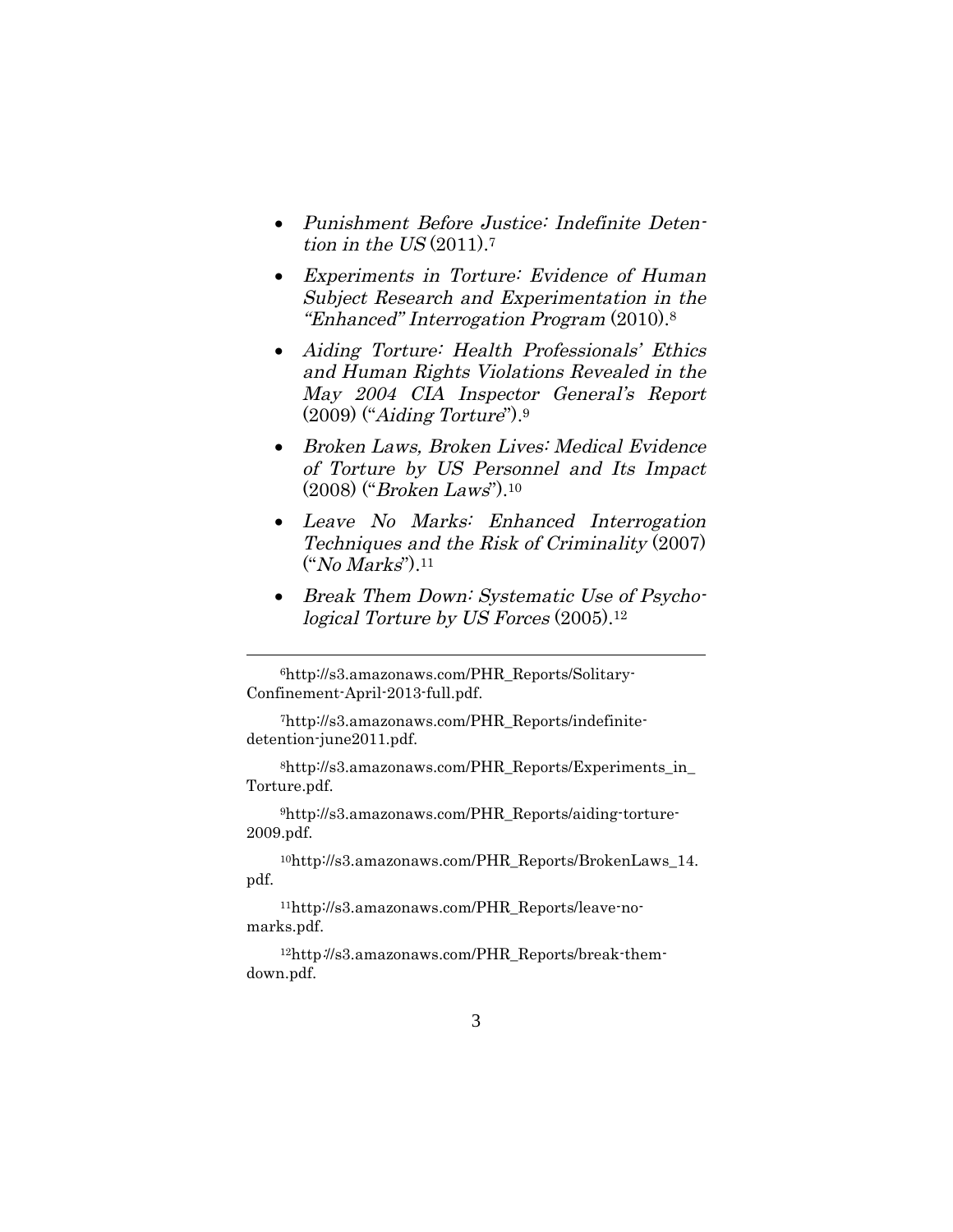• Interrogations, Torture and Ill Treatment: Legal Requirements and Health Consequences  $(2004).13$ 

#### SUMMARY OF ARGUMENT

In 2015, the Department of Defense appointed a physician to examine the Petitioner, Abd al-Rahim al-Nashiri, at the Guantanamo Bay detention facility. Class.App.125 (Declaration of Sondra S. Crosby, M.D.).14 Dr. Crosby found a diminutive prisoner then in his thirteenth year of imprisonment. She had examined more than a thousand survivors of torture in Iraq, Kazakhstan, Jordan, Turkey, Darfur, and other places. Id. at 124. Yet in her "many years of experience treating torture victims from around the world," she wrote, "*[Petitioner]* presents as one of the most severely traumatized individuals I have ever seen." Id. at 125 (emphasis added).

That trauma was the product of years of torture. The government that inflicted it on Petitioner now prosecutes him. To be sure, Petitioner stands accused of grave charges—among them that he conspired to murder seventeen U.S. sailors aboard the U.S.S. Cole in Aden Harbor, Yemen, in 2000. Al-Nashiri, 835 F.3d at 113. But the myriad processes of any criminal prosecution—of preparation, pretrial proceedings, confrontation, evidence, and here, of a jurisdictional challenge—are now infected by the government's prior abuses: a course of misconduct

<sup>13</sup>http://s3.amazonaws.com/PHR\_Reports/iraqconsequences-of-torture-2004.pdf.

<sup>&</sup>lt;sup>14</sup> Amicus has access only to the unclassified version of the Classified Appendix. In accordance with that document's internal pagination, Amicus cites to it here as "Class.App."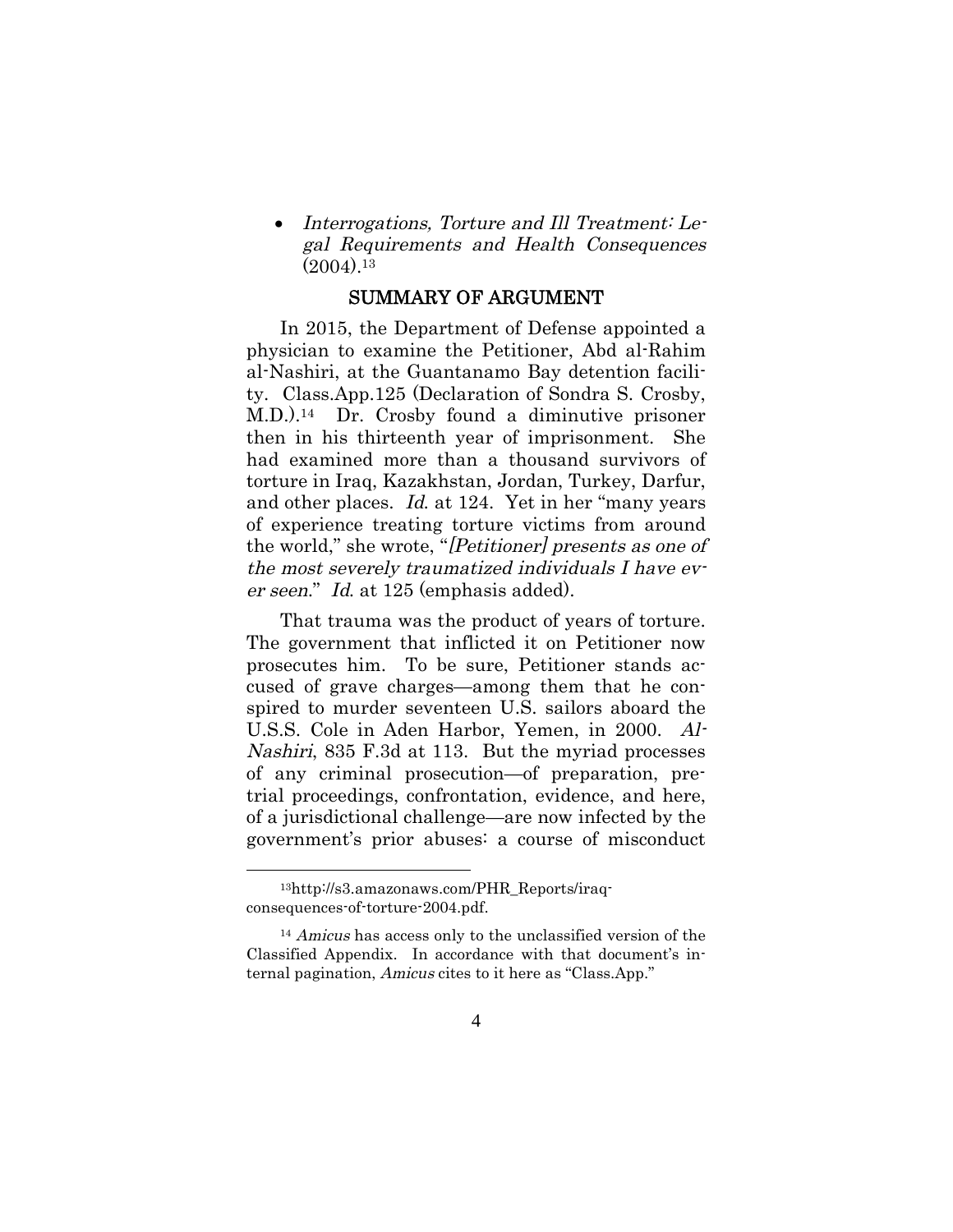barbaric in its detail and chilling in its length and brutality.<sup>15</sup>

Petitioner claims that he is not accused of a war crime, and thus may not be tried by commission. The Court of Appeals held that he may pursue this defense only after conviction—by commission in Guantanamo. Amicus writes to address the special medical and psychological burdens raised by that ruling. Two are paramount, and each is entirely of the government's making.

In part I of the Argument, Amicus shows that post-conviction review would risk imposing on the victim of the government's own torture the trauma of reliving that torture not once, but twice: first before the military commission, and then, if his jurisdictional challenge succeeds, in the district court.

In part II, Amicus shows that trial of this Petitioner by an executive-branch tribunal at the Guantanamo Bay prison raises a special risk of psychological damage. Trial in military surroundings, at one of the places where Petitioner was abused, under a volatile and unpredictable process, is highly likely to inflict new and profound damage.

Each of these harms is acute. Each was created entirely by the government's own misconduct. Each is unnecessary, and may be avoided by reviewing the jurisdictional issue now.

<sup>15</sup> See generally Petition for Writ of Certiorari, Al-Nashiri v. Donald J. Trump, No. 16-8966, at 6–11 (U.S. May 5, 2017) ("Pet'n"). The government does not dispute the facts of the abuse, all of which are evidenced by government sources.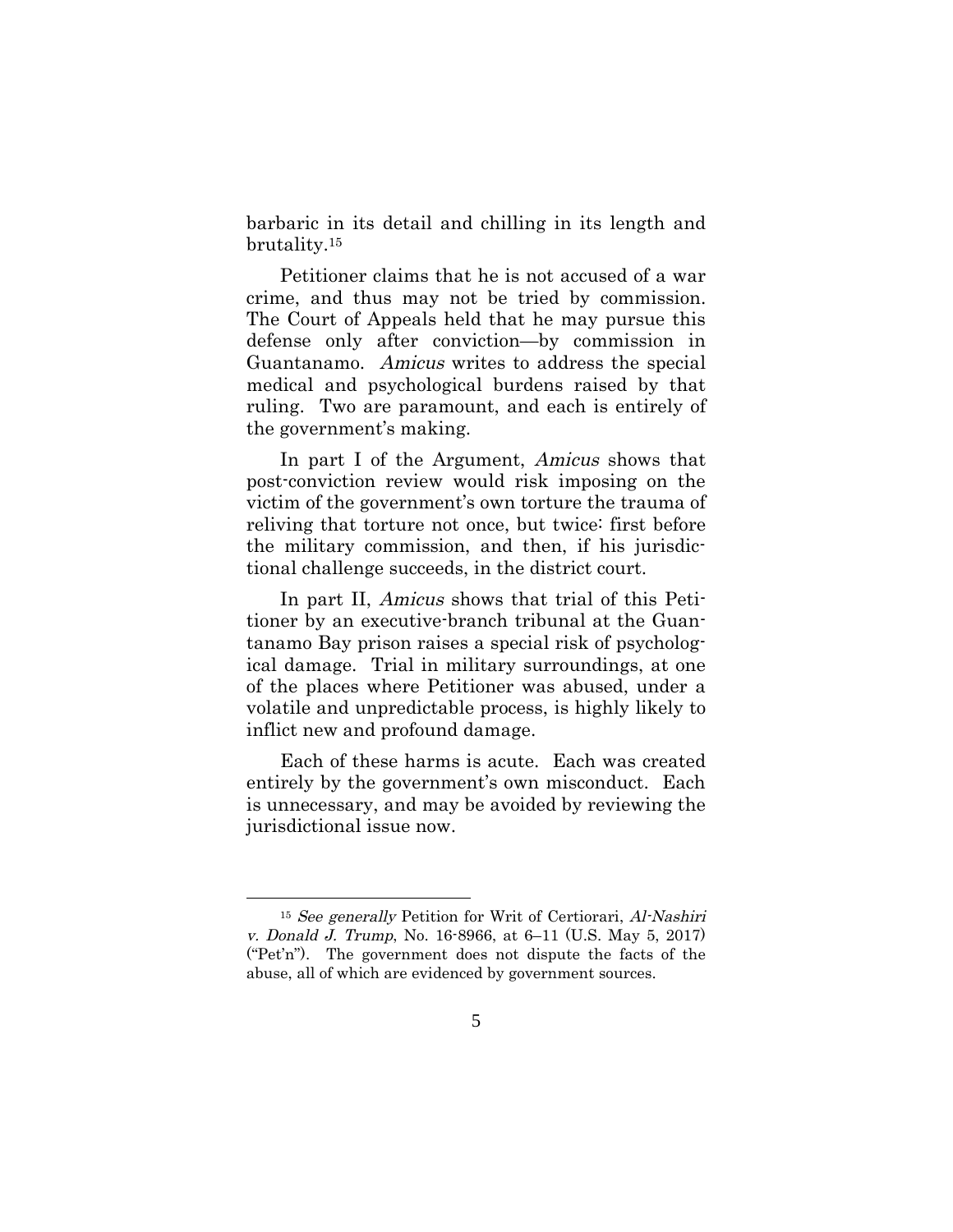In part III of the Argument, Amicus points out that cases involving executive-branch torture are of special concern, warranting this Court's review, since they inevitably color the administration of justice by the judicial branch.

As Petitioner's brief shows, this is a case of exceptional importance to the separation of powers, raising a federal question that should be settled by this Court. See Supr. Ct. R.  $10(c)$ ; Pet'n 21–33. But it is also a case of exceptional medical importance. The procedural questions presented arrive wrapped in a record of systematic physical and emotional abuse, which renders the circumstances as extraordinary as they are "deeply troubling." See Al-Nashiri, 835 F.3d at 129. Unfortunately, in deciding how and when the judicial branch would review the commission's jurisdiction, the Court of Appeals authorized what amounts to a re-infliction of medical injury. That is one reason the dissenting judge below thought habeas review so important, and why this Court should now grant the petition.

#### ARGUMENT

I. BECAUSE EXECUTIVE BRANCH MIS-CONDUCT MAKES RE-TRAUMATIZ-ATION AN INEVITABLE CONSEQUENCE OF ANY TRIAL, APPELLATE REVIEW SHOULD BE DEPLOYED TO AVOID THE RISK OF RE-PEATED RE-TRAUMATIZATION.

The Court of Appeals framed the dispute below as though it were routine and procedural—whether the important jurisdictional questions raised by Petitioner's challenge could be raised only on postconviction review. Al-Nashiri, 835 F.3d at 122; see also Schlesinger v. Councilman, 420 U.S. 738 (1975).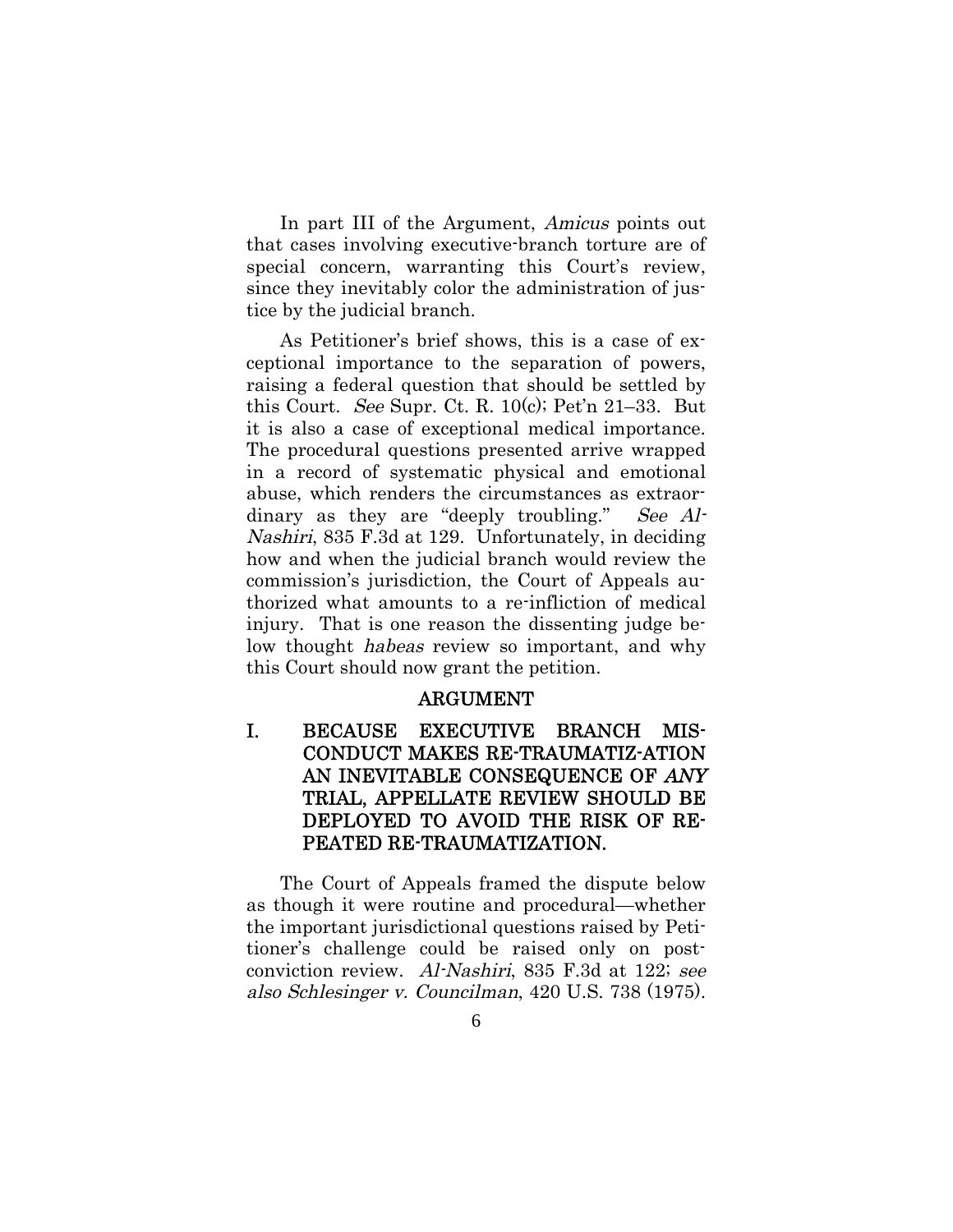In doing so, it ignored the medical context of the case, which shows that the circumstances here are indeed "extraordinary." Torture is extraordinary by definition, both unlawful<sup>16</sup> and abhorrent to our system of justice.17 Its effects upon on victims and on institutions are profound. See generally Aiding Torture, supra, at 4–5 (unethical practices by medical professionals); Broken Laws, supra, at 89–93 (for individuals, acute and long-term physical and psychological suffering; post-traumatic stress disorder ("PTSD")); *id.* at  $95-111$  (for government agencies, unlawful conduct and calls for reparations); No Marks, supra, at 33–35 (for government agencies, charges of intentional misconduct); see also generally Joshua E.S. Phillips, NONE OF US WERE LIKE THIS BEFORE (2012) (institutional pressure on soldiers to keep silent regarding torture; lasting psychological harm to soldiers ordered to carry out torture, including PTSD and suicidality). The consequences of systematically cruel abuse do not raise mere "anxiety [and] inconvenience," see Councilman, 420 U.S. at 755, but a psychological deficit so severe that a leading torture expert had rarely seen its equal, Class.App.125. There is nothing "usual" about what

<sup>16</sup> See 18 U.S.C. § 2340 (criminalizing torture committed outside the United States); Wilkerson v. Utah, 99 U.S. 130, 136 (1878) ("[P]unishments of torture . . . and all others in the same line of unnecessary cruelty, are forbidden [by the Eighth Amendment.]").

<sup>17</sup> See Application of Yamashita, 327 U.S. 1, 29 (1946) ("[T]orture [is] foremost among the outright violations of the laws of war and of the conscience of a civilized world."); Filartiga v. Pena-Irala, 630 F.2d 876, 890 (2d Cir. 1980) ("[T]he torturer has become like the pirate and slave trader before him hostis humani generis, an enemy of all mankind.").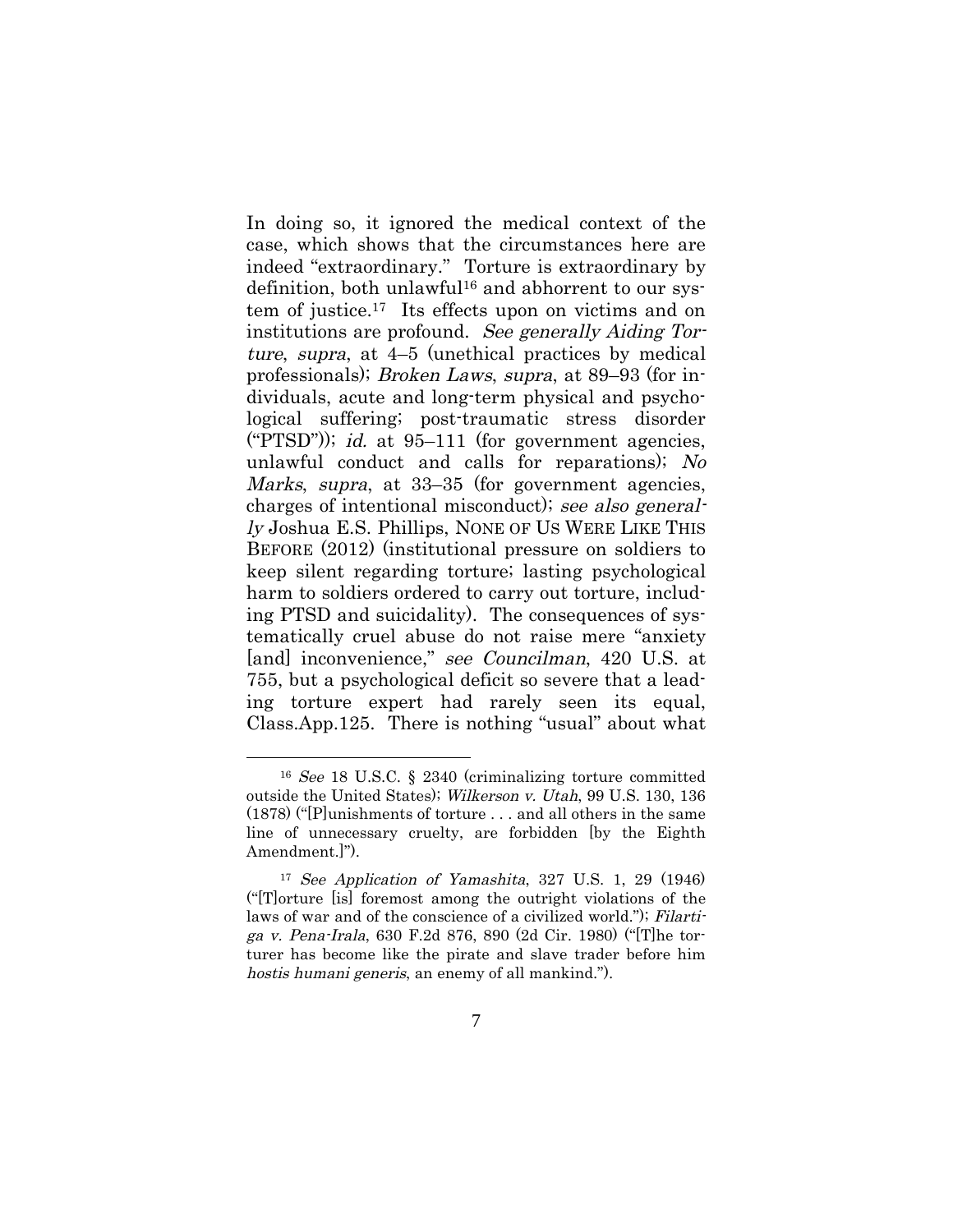the government did to this Petitioner, nor about what any trial will do again. The point now is not to redo it twice.

#### A. Petitioner's Torture Was Extreme, and Its Consequences Are Severe.

The torture was excruciating. On the government's evidence, Petitioner was sealed in a coffin box, and sometimes forced to crouch in a fetal position in a smaller box. Pet'n 9. He was hoisted by the elbows from a ceiling mount; water boarded to the point of unconsciousness and likely cardiac arrest; subjected to mock execution; sodomized; and broomsticked.<sup>18</sup> Id. at 8, 10. He was held in the perpetually-dark COBALT site, which one observer likened to a dungeon. Id. at 7. Another said COBALT prisoners "looked like kenneled dogs." Id. The program was adapted from canine experimentation to evoke the "learned helplessness" of an animal subjected to random electric shocks. Id. at 6–7. From COBALT he was transferred over the next several years to a number of other black sites where the torture continued relentlessly. See Al-Nashiri, 835 F.3d at 141– 42 (Tatel, J., dissenting). At one point, the torture of Petitioner became so heinous that the CIA's Chief of Interrogations threatened to resign if further torture was ordered. Pet'n 11. He forecast a "train wreak [sic] waiting to happen." Id.

The long-term consequences are severe. The train wreck happened. The government reduced to the basal state of a tortured animal the man whom it

<sup>18</sup> This process involved placing a broomstick behind Petitioner's knees as he knelt and then forcing his body backwards, pulling his knee joints apart. Pet'n 8.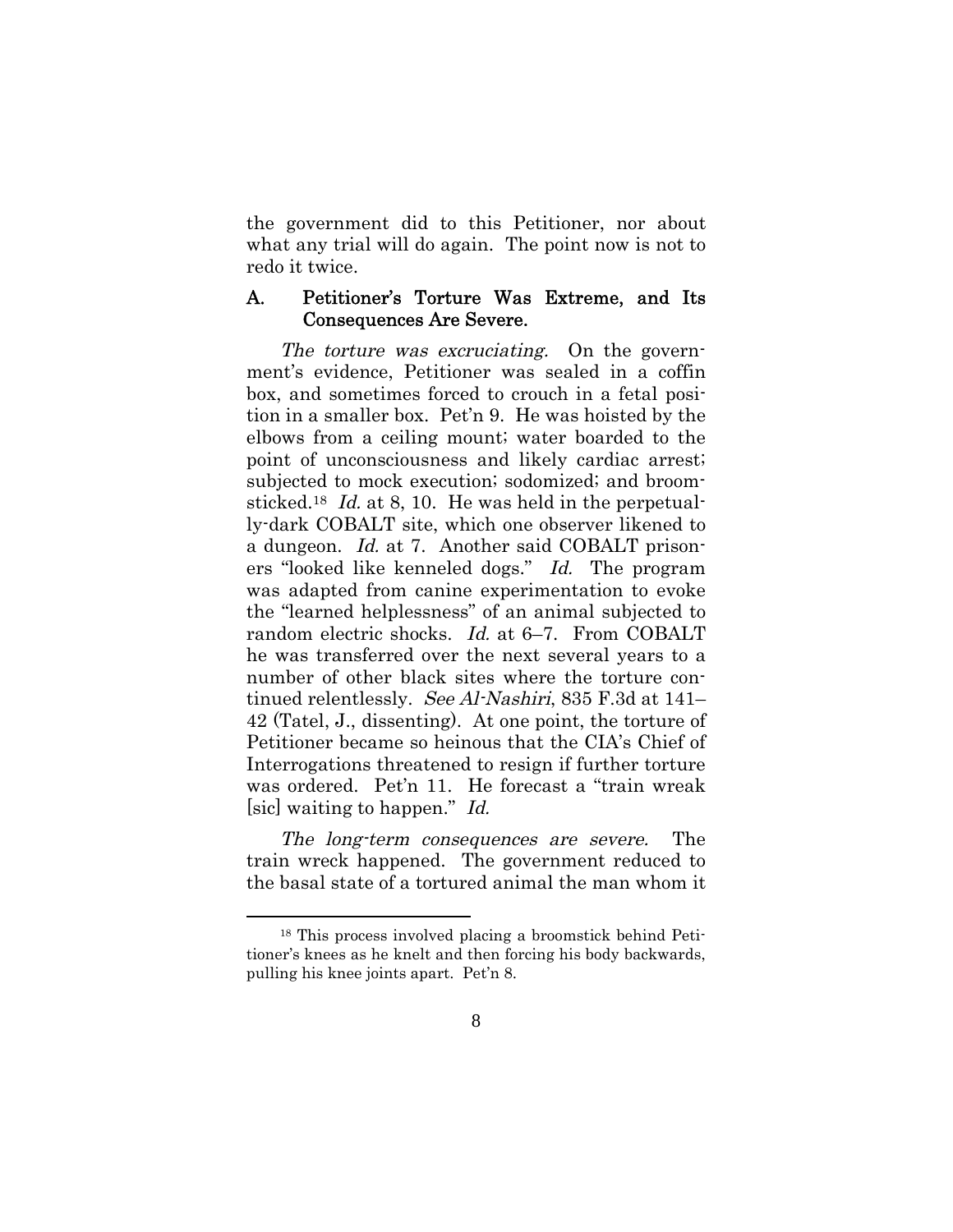now prosecutes, with the result that any trial will trigger a damaging return to that state. Dr. Crosby averred that Petitioner suffers from complex PTSD as a result of extreme physical, psychological, and sexual torture." Class.App.125. He was driven to "learned helplessness" by "torture that was unusually cruel and designed to break him." Id. 125. Her physical examination of the patient showed what Amicus' research has seen repeatedly—that his experiences had "fractured his trust in humanity, which has damaged his ability to interact with all humans, including counsel." Id. at 126; see also Broken Laws, supra, at 89–93 (avoidance, emotional numbing, severe anxiety). Further abuse then damaged a pre-existing mental frailty: "the physical and mental health care afforded to [Petitioner at Guantanamo] are woefully inadequate to his medical needs." Class.App.126 This mistreatment left Petitioner without "the tools necessary to self-regulate his emotional responses to triggering events." Id. at 126–27.

To recall torture is to experience it anew. Survivors "may be re-traumatized and overwhelmed by memories and as a result, affect or mobilize strong defenses that result in withdrawal and affective flattening," as well as "fear, mistrust, and forced submission." Istanbul Protocol ¶¶ 269, 271. Individuals like Petitioner who suffer from PTSD experience "both generalized hyperarousal and physiological emergency reactions to specific reminders" of their trauma. Bessel A. van der Kolk, The Body Keeps the Score: Memory and the Evolving Psychobiology of Posttraumatic Stress, 1 HARV. REV. PSYCHIATRY 253, 254 (1994); see also Broken Laws, supra, at 91–92 (PTSD and major depressive disorder as sequelae of torture, with related flashbacks, intrusive memories,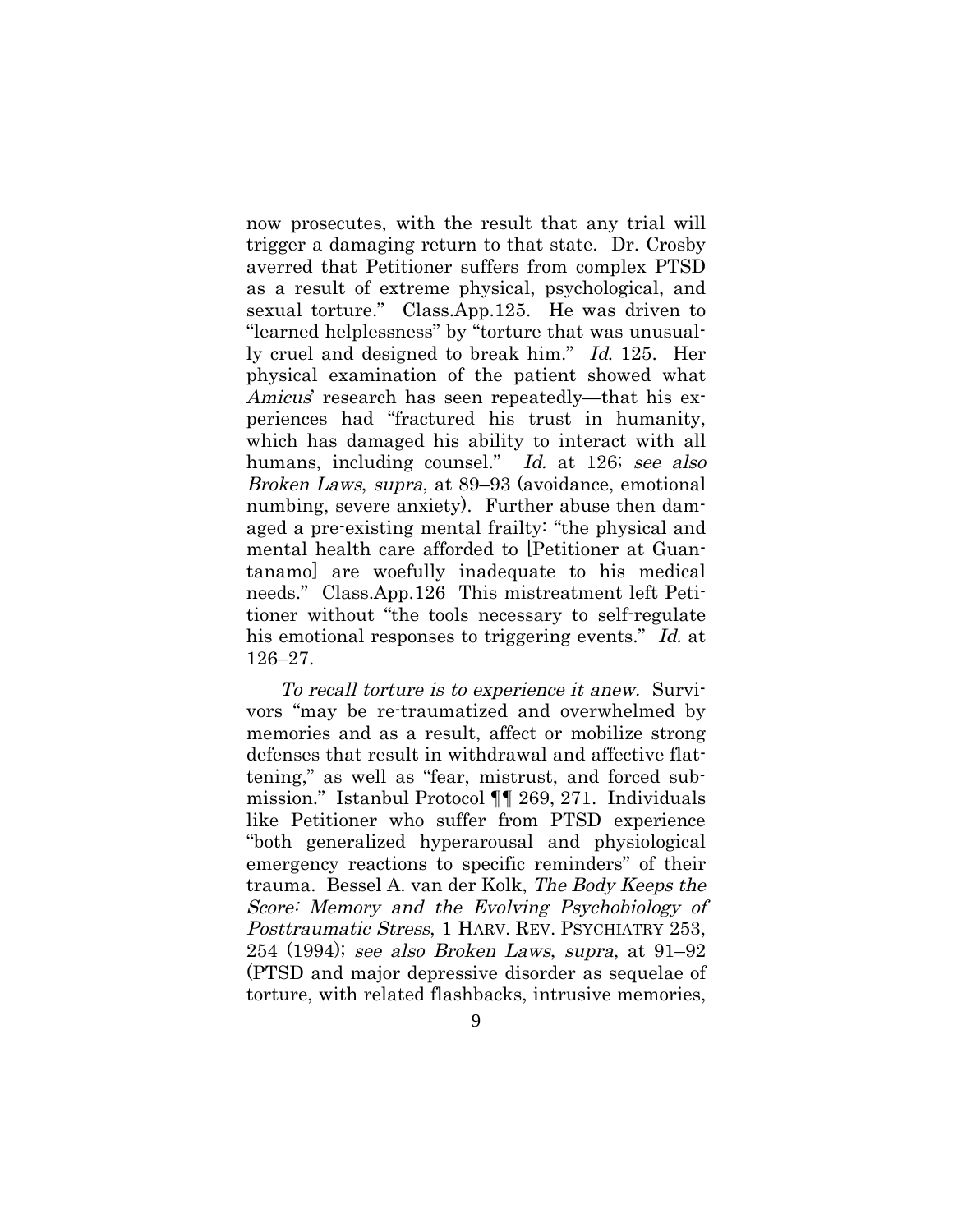anxiety, chest pains, sleep difficulties, irritability); Istanbul Protocol ¶¶241–49 (describing common psychological responses to torture, including difficulties with memory). The cumulative effect of Petitoner's multiple re-traumatization would interfere with his capacity to participate in his case. Flashbacks, intrusive recollections, avoidance behaviors, difficulties with memory, sleep disturbances, anxiety, depression, psychosomatic symptoms including physical pain—all likely consequences in Petitioner's case—would significantly interfere with his capacity to participate in his case.

#### B. Any Adjudicative Process Will Likely Trigger Re-traumatization of Petitioner.

Here, Petitioner's re-traumatization to some degree is extremely likely in any trial-like scenario. See Class.App.125–27. As Dr. Crosby concluded, "[t]he procedures and circumstances of [Petitioner's] conditions of confinement and military trial process are sources of triggering events" that are extremely likely to result in such re-traumatization, and inadequate medical care at Guantanamo has left Petitioner with no defenses to such events. Class.App.126– 27. The evidence at trial likely will cause Petitioner to relive his old trauma and suffer trauma anew. Id. This, in turn, is likely to precipitate extreme emotional suffering. See Istanbul Protocol ¶ 264. In torture survivors like Petitioner, specific reminders of torture, including emotionally laden imagery, can elicit "significant conditioned autonomic responses for example, increases in heart rate, skin conductance, and blood pressure." Van der Kolk, supra, at 254.

Among the triggers highly likely to force Petitioner to relive his experiences are the following: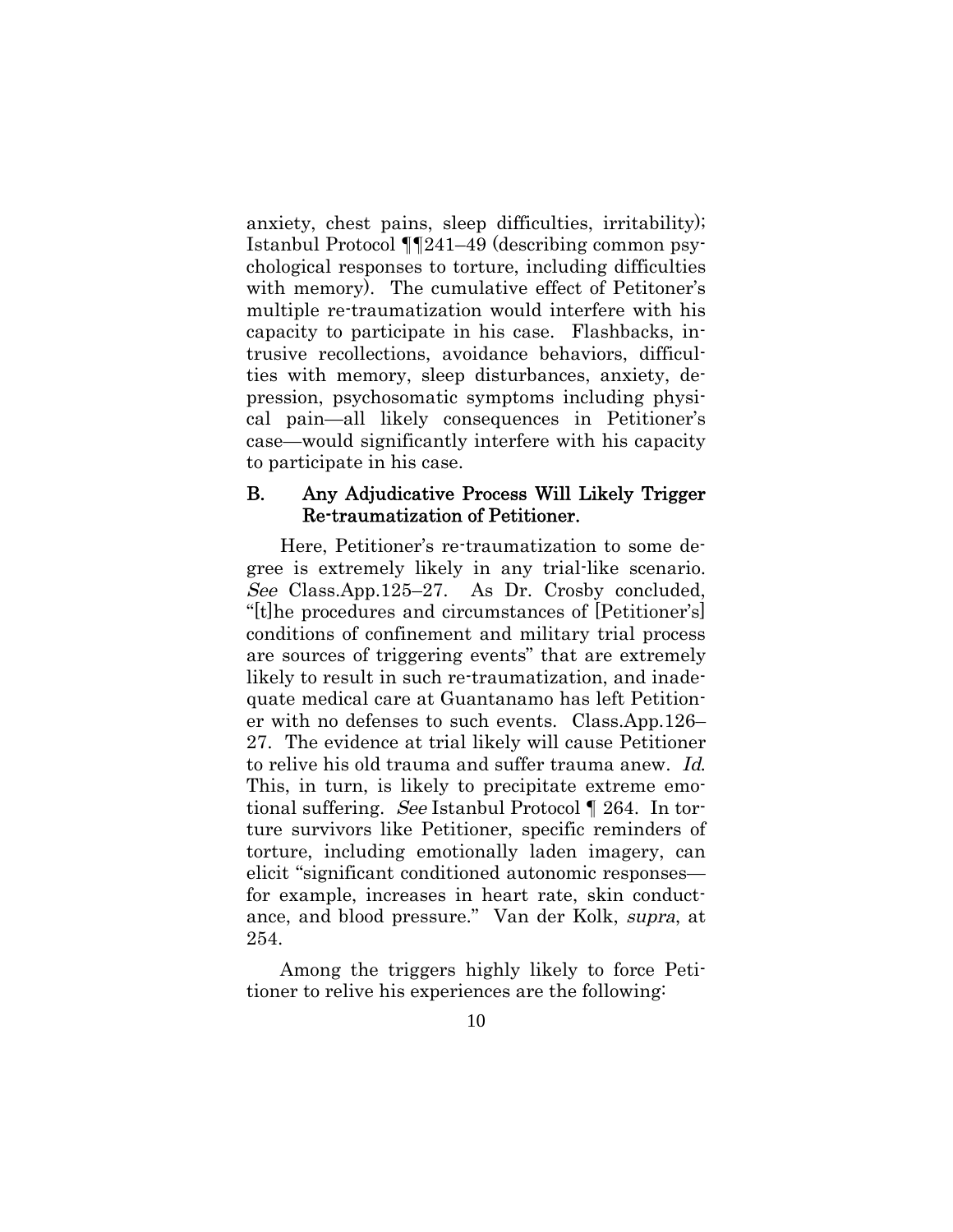The attorney-client relation generally. Brutal and systematic torture "has [] damaged [Petitioner's] ability to interact with others, including counsel." Class.App.126. "Without realizing it, anyone, including defense counsel, "may do or say things that seem benign . . . , but which are profoundly and disproportionately upsetting to [Petitioner]." Id. at 126–27. When, as is true here, counsel is "a member of the majority culture and ethnicity," there may result a "dynamic of inequality [that] may reinforce the perceived and real imbalance of power and may increase the potential sense of fear, mistrust, and forced submission" in the torture victim." Istanbul Protocol ¶269. This has had and will continue to have "a significantly deleterious effect on his ability to cope with circumstances and undermines his ability to trust others who claim to be helping him." Class.App.128.

Preparation. Defense counsel cannot represent his client without seeking information from him, a process that represents, to the damaged client, a form of interrogation. See Pet'n 30; Istanbul Protocol ¶147 ("The presence of psychological sequelae in torture survivors, particularly . . . PTSD, may cause the torture survivor to fear experiencing a reenactment of his or her torture experience during [an] interview[.]"). Trial counsel's preparations will entail discussion of points upon which his interrogators previously tortured him, including his background, his affiliations, and his movements. Any of these points may trigger a return to trauma. Istanbul Protocol ¶¶147, 149. Counsel must also confront the torture itself in order to confront government evidence. These subjects can be direct triggers. The Istanbul Protocol advises clinicians on the delicacy of interviewing torture survivors, noting that "[t]he in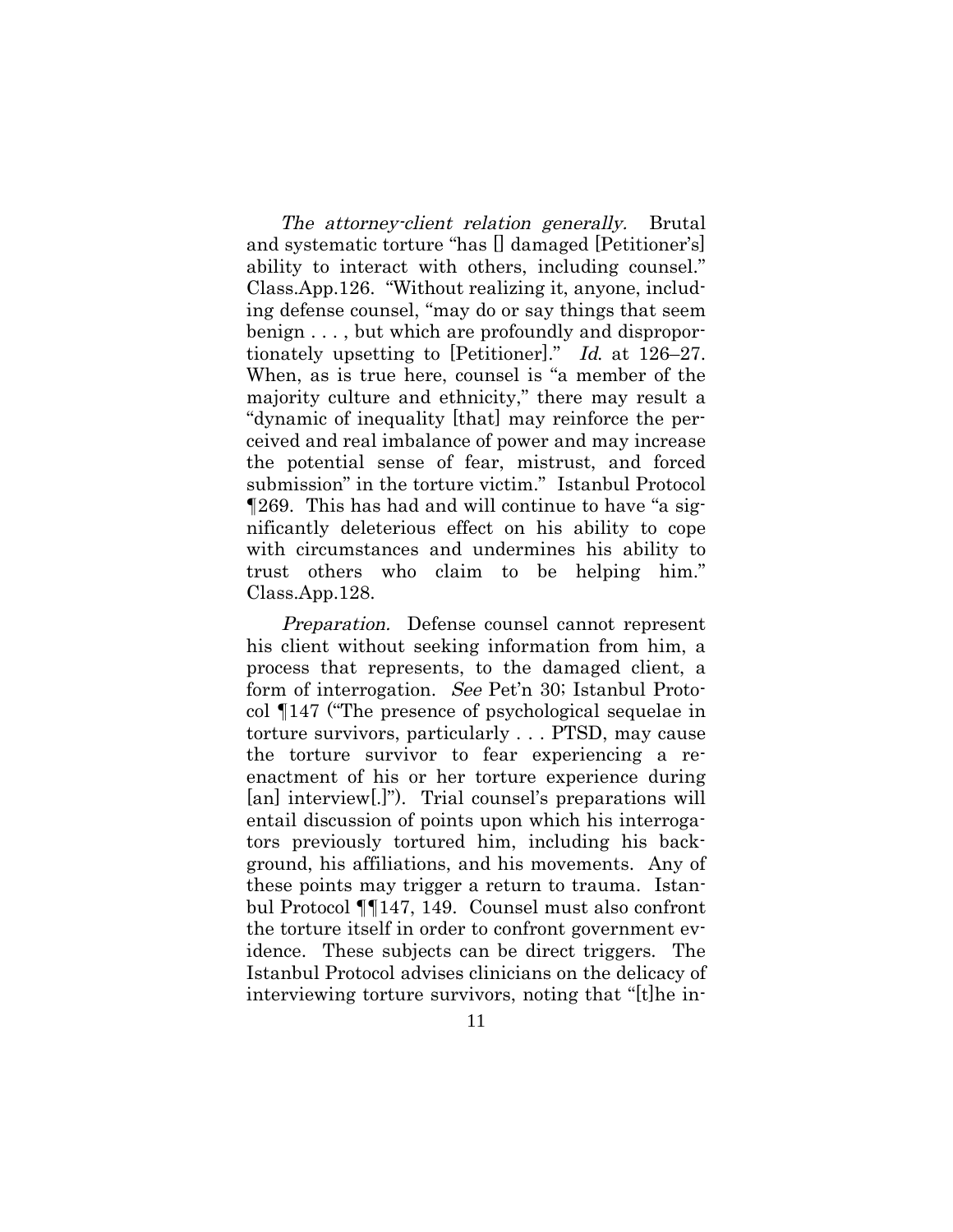terview process may remind the survivor of interrogation during torture." Id. ¶¶264, 267. Unless undertaken with utmost care by a specialist whom a torture victim trusts, the mere posing of a question may evoke "strong negative feelings" such as "rage, revulsion, helplessness, confusion, panic, or hatred." Id. ¶¶264–65, 267 ("Mistrust, fear, shame, rage, and guilt are among the typical reactions that torture survivors experience, particularly when being asked to recount or remember details of their trauma."). Given the psychological pressures involved with any questioning, "survivors may be re-traumatized and overwhelmed by memories and, as a result, affect or mobilize strong defenses that result in profound withdrawal and affective flattening during examination or interview." Id. [271.

Trial testimony. Should Petitioner choose to testify in his own defense, he will be questioned in open court, before and then by government agents during direct and cross-examination. The triggering factors above would be sharpened in such an event. See Class.App.127; Istanbul Protocol ¶269.

Closed proceedings. Petitioner's trial will involve classified information, and thus numerous closed sessions are forecast, and indeed have already occurred. See Pet'n 31; Class.App.128. Petitioner's periodic exclusion from the proceedings while the commission is in closed session will exacerbate his sense of instability and helplessness. Class.App.128; see also Istanbul Protocol ¶¶265, 267. Petitioner's general awareness that closed sessions involve discussion of his torture is likely to provoke acute distress. Class.App.128.

Presence at Hearing. The presentation of evidence at trial that triggers memories of torture is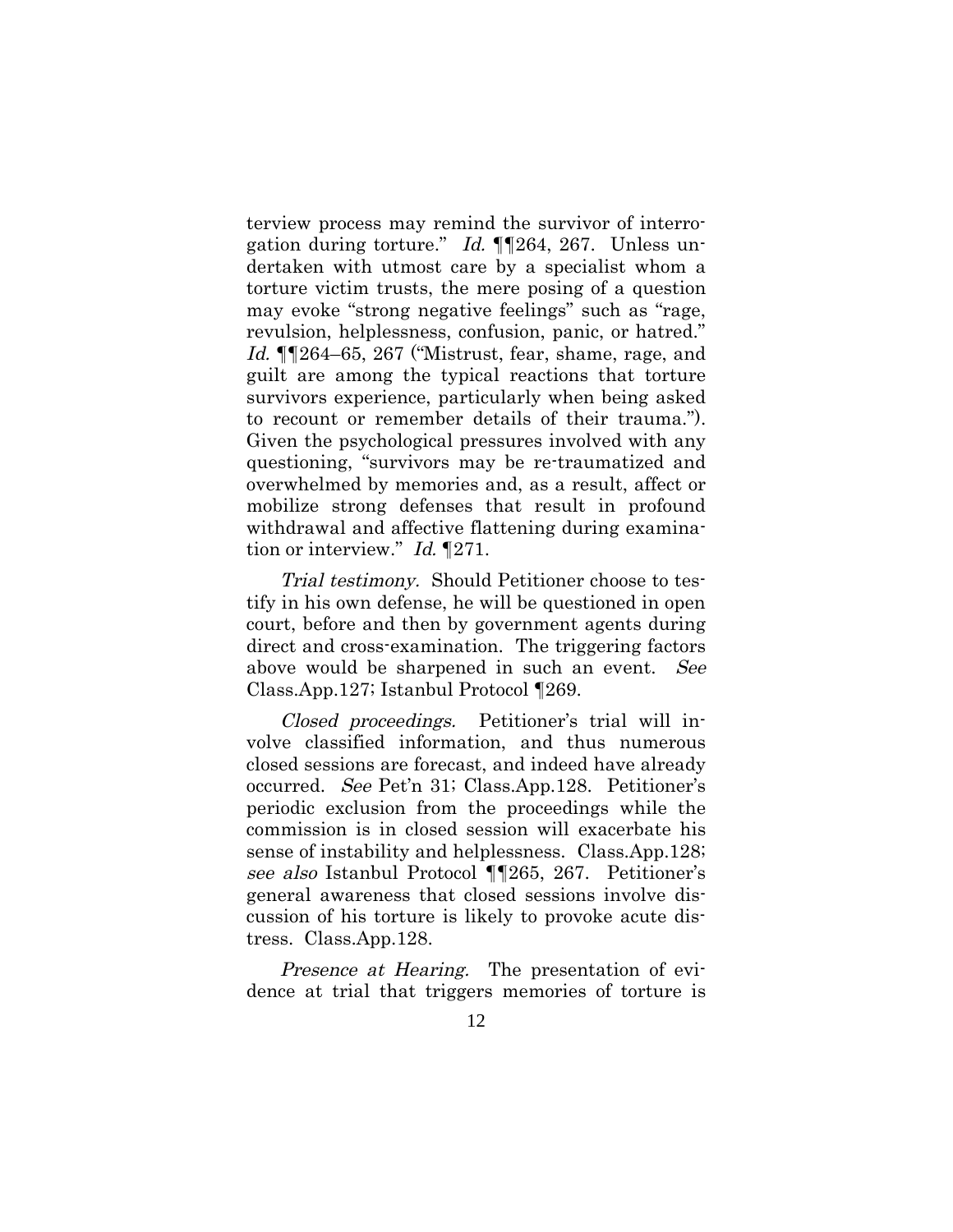unavoidable. Whether torture is discussed in controversies over admissibility, or in cross-examination of government witnesses, or whether subjects on which Petitioner was interrogated under torture are described, the proceedings are certain to be laden with imagery that would re-traumatize Petitioner. See Pet'n 31; see also Istanbul Protocol ¶¶147, 149, 265; Van der Kolk, supra, at 254.

#### C. The Government's Approach Risks Doubling the Harm to Petitioner.

A course of review that risks re-trial will potentially double the severe harm inflicted.

Below, Petitioner asked for habeas review and a determination that the military commission had no jurisdiction over his case. That review would most likely result in a single re-traumatization. (Were Petitioner successful, he would be tried in an Article III court. If he failed, the commission would proceed.) The Court of Appeals' approach raises considerable risk of Petitioner's enduring the process twice, first in the commission, and then, after postconviction review, in an Article III court on remand. This is not a case where a petitioner is threatened with nothing more than the usual "cost, anxiety, and inconvenience of having to defend against a single criminal prosecution." Councilman, 420 U.S. at 755.

The government's central argument for abstention, drawn from jurisdictional disputes in courts martial, rests on inter-branch comity concerns. Al-Nashiri, 835 F.3d at 116–17, 124. Ordinarily the judicial branch would not intrude, mid-trial, in an executive-branch court martial. But no comity is due to the executive branch for process problems created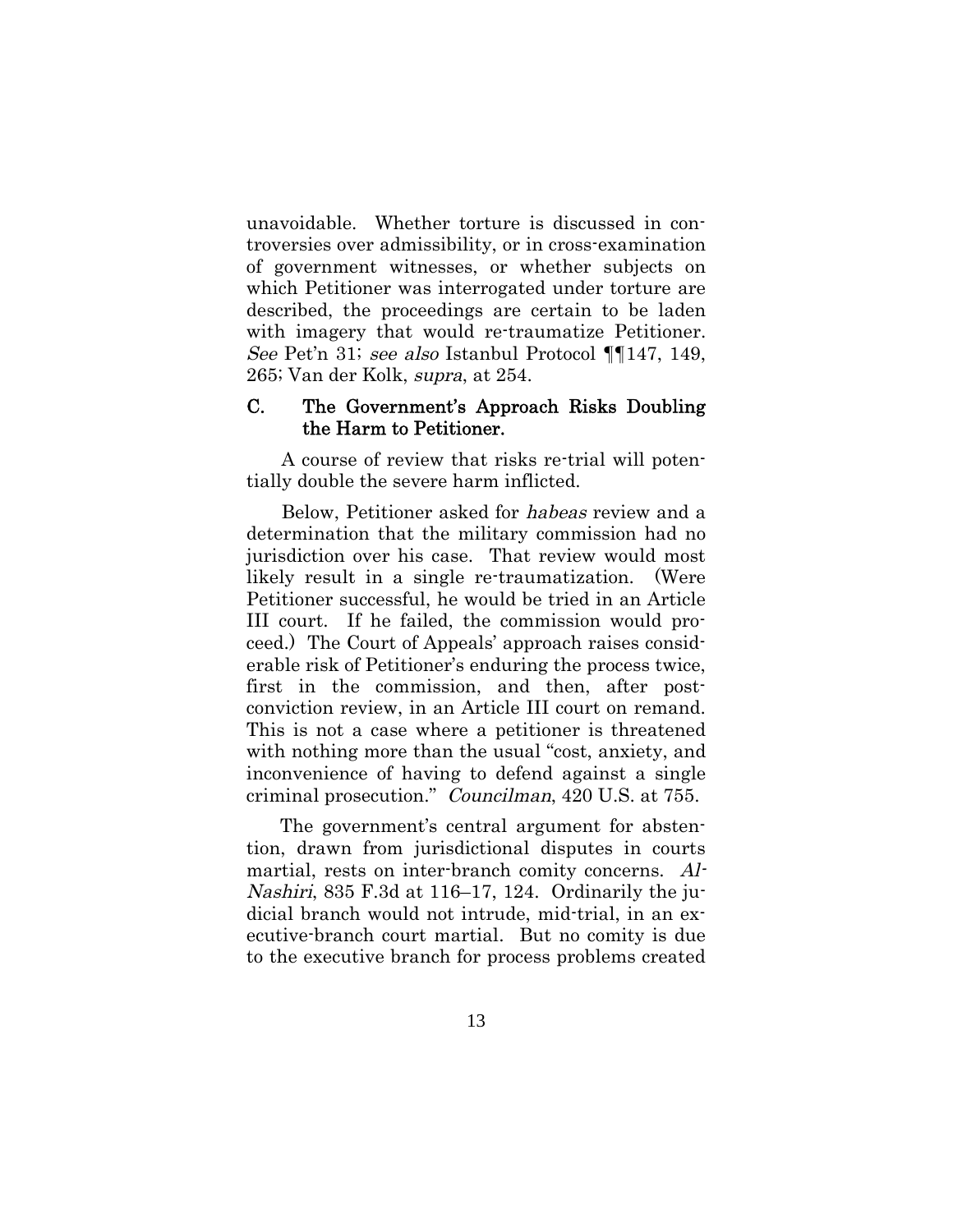entirely by its own torture.19 Abstention is a "basic doctrine of equity jurisprudence," Sprint Commc'ns v. Jacobs, 134 S. Ct. 584, 591 (2013), and the government has no equitable claim to deference where its conduct was so profoundly violent. Amicus does not suggest that Petitioner may escape from a day of reckoning, but the manner of that reckoning is at issue now. As any government prosecution will likely retrigger harm caused unlawfully by the government, the Court should take certiorari of this case to ensure that the process does so minimally.

Councilman considered "the propriety of equitable intervention in pending court-martial proceedings." Id. at 757. The Court upheld post-conviction review of a court martial's jurisdiction where a petitioner could "show no harm other than that attendant to resolution of his case in the military court system." Id. at 758. The Court drew on the principle that "equitable intervention into pending state criminal proceedings" is not warranted "unless the harm sought to be averted is 'both great and immediate,'  $[and]$  of a kind that 'cannot be eliminated by ... defense against a single criminal prosecution.'" Id. at 756 (quoting Fenner v. Boykin, 271 U.S. 240, 243 (1926)). "The Court thus left open the possibility that cases might arise in which extraordinary circumstances would outweigh the equity and comity principles underlying abstention." Al-Nashiri, 835

<sup>19</sup> That the government's current counsel played no personal part in Petitioner's historical abuse is of no moment. They act today for the executive branch that did abuse Petitioner.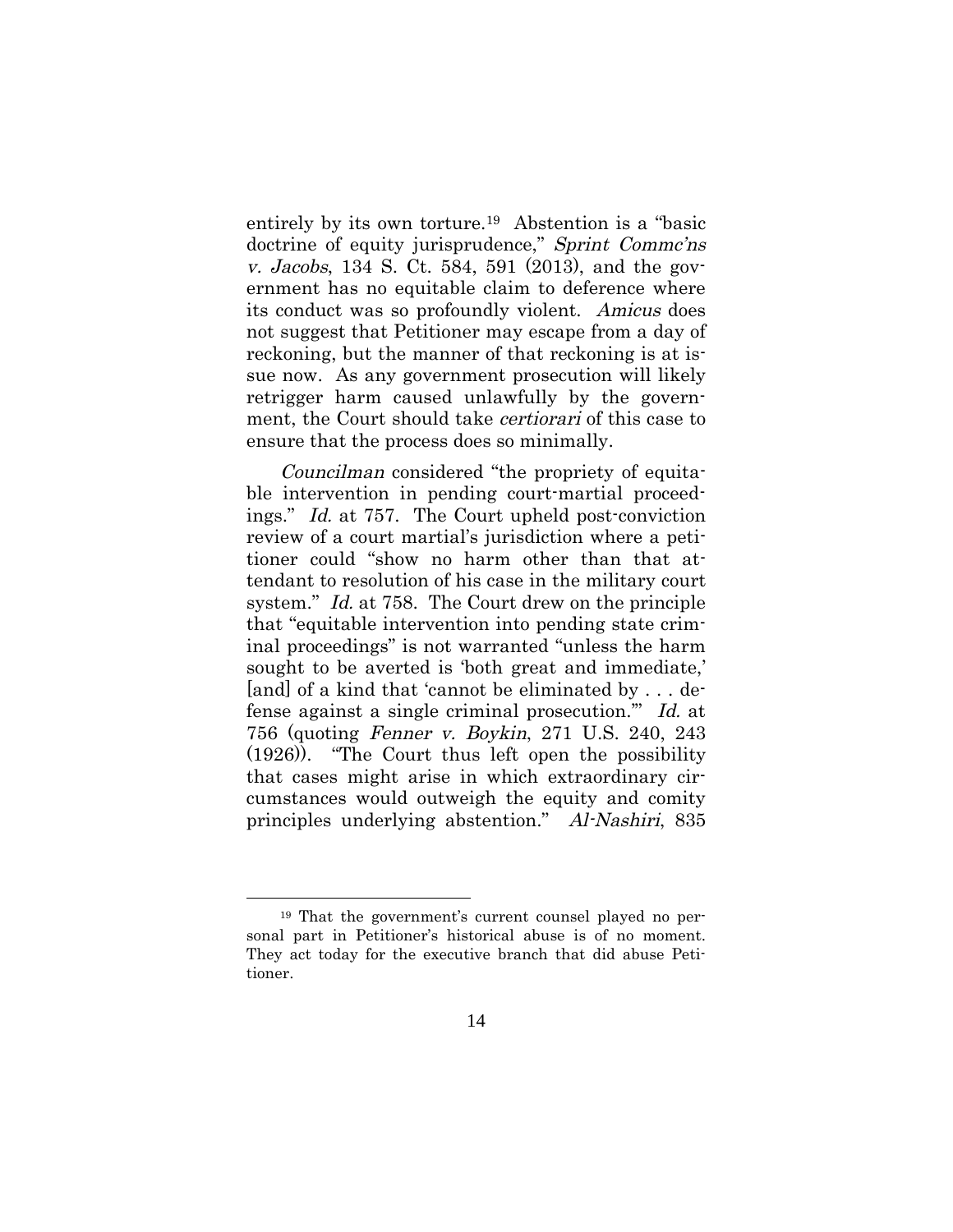F.3d at 140 (Tatel, J., dissenting).20 Here, the executive set out to accomplish the psychological injuries that now so greatly vex the process. Class.App.125. In doing so, it lost any equitable standing to complain of the consequences to its prosecution.

In short, potentially repetitive trials create a risk of an extraordinary character. Re-traumatization is not an ordinary-course consequence of "resolution in the military court system," Councilman, 420 U.S. at 758, and the threat to Petitioner's well-being is precisely the kind that can "be eliminated by . . . defense against a single criminal prosecution." Id. at 756 (citation omitted). The Court should grant review to direct that the judicial branch settle the jurisdictional question now.

### II. A MILITARY COMMISSION AT GUAN-TANAMO RISKS UNIQUE HARMS TO PE-TITIONER.

The process problem is not simply that the government's approach raises risks of repetitive retraumatization. For this Petitioner, any Guantanamo proceeding will be uniquely harmful, a consequence entirely of the government's previous misconduct. See generally Class.App.126–27. Thus if Petitioner may not lawfully be held to answer the charges against him in an executive-branch prison,

<sup>20</sup> Even if the risk of repetitive trials were remote—and with significant law-of-war questions raised, the risk is not remote here, see Pet'n 21–33—the severity of the psychological impact would counsel against undertaking any risk. The executive's misconduct was so egregious that it should bear the entire burden of any merely-procedural disruption caused by that misconduct.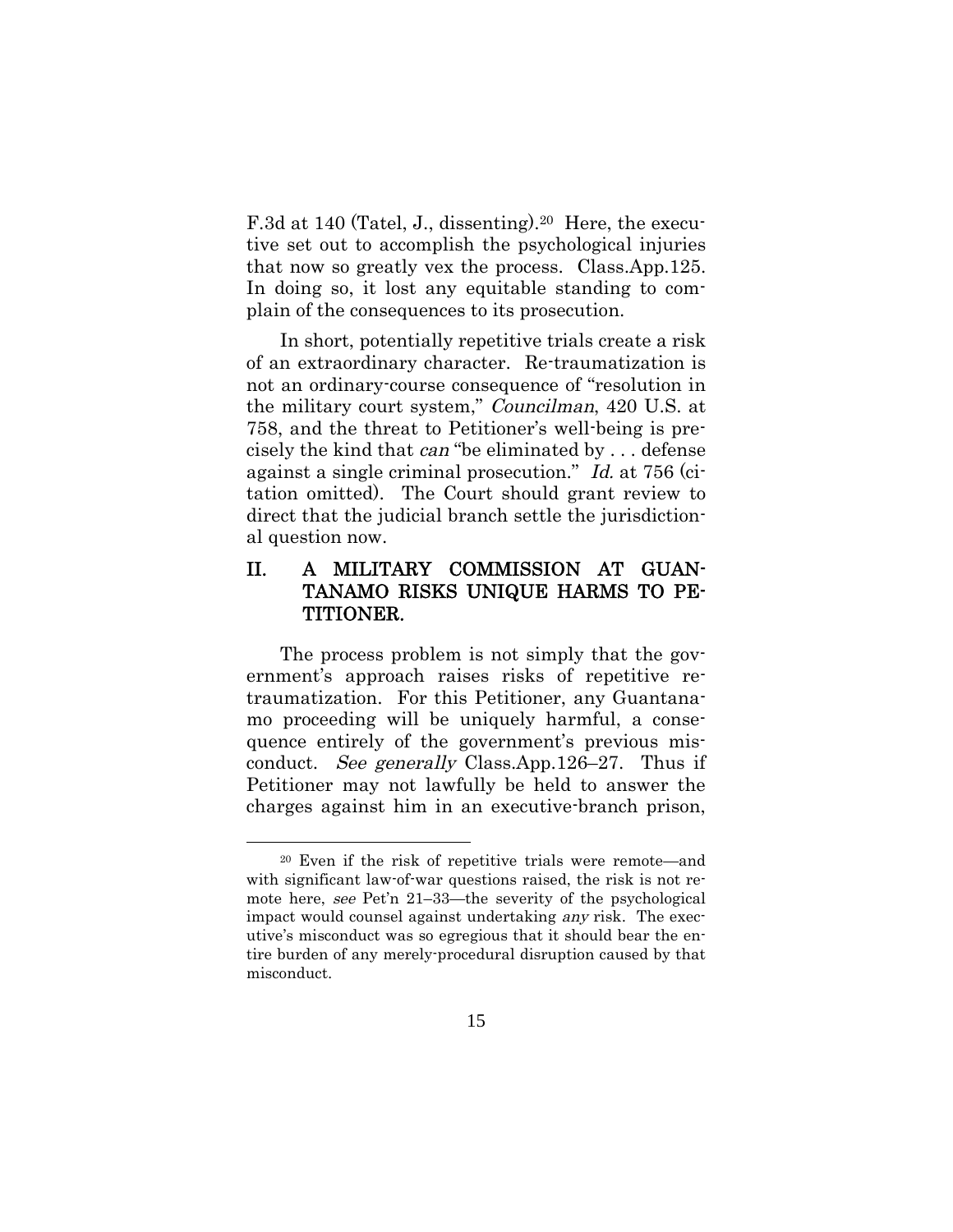then in light of the executive's prior abuses, the courts should say so before, not after such a proceeding is convened.

### A. The Executive's Mistreatment of Petitioner Leaves Him Incapable of Coping with the Military Proceedings.

CIA's secret sites abroad were not the only places where Petitioner was tortured. Guantanamo itself was the location of some of his abuse. Class.App.126. Dr. Crosby opined that Petitioner might experience a complete breakdown if forced to undergo trial before the military commission in the same place, and "that his decompensation will have a permanently disabling effect on his personality and his capacity to cooperate meaningfully with his attorneys" in the future. Class.App.128. She identified the fits and starts of the novel military process at Guantanamo as an independent source of retraumatization. Id. at 127. Through "torture that was unusually cruel and designed to break him," the executive branch continued to induce "learned helplessness." Id. at 125. "A key strategy of the CIA's RDI program was to keep the detention facility's policies and procedures unpredictable in order to induce helplessness." Id. at 127. The *ad-hoc* application of a new statute by oft-changing personnel and revolving detention staff have compounded these problems. Id. Dr. Crosby found that the commission process itself was a "principal driver" of Petitioner's PTSD, because of its highly fluid and unpredictable rules regarding the handling of hearings and issues presented. Id. at 127; see also Nashiri, 835 F.3d at 143 (Tatel, J., dissenting). Military judges themselves have confessed that they lack power to ameliorate the conditions of Petitioner's detention.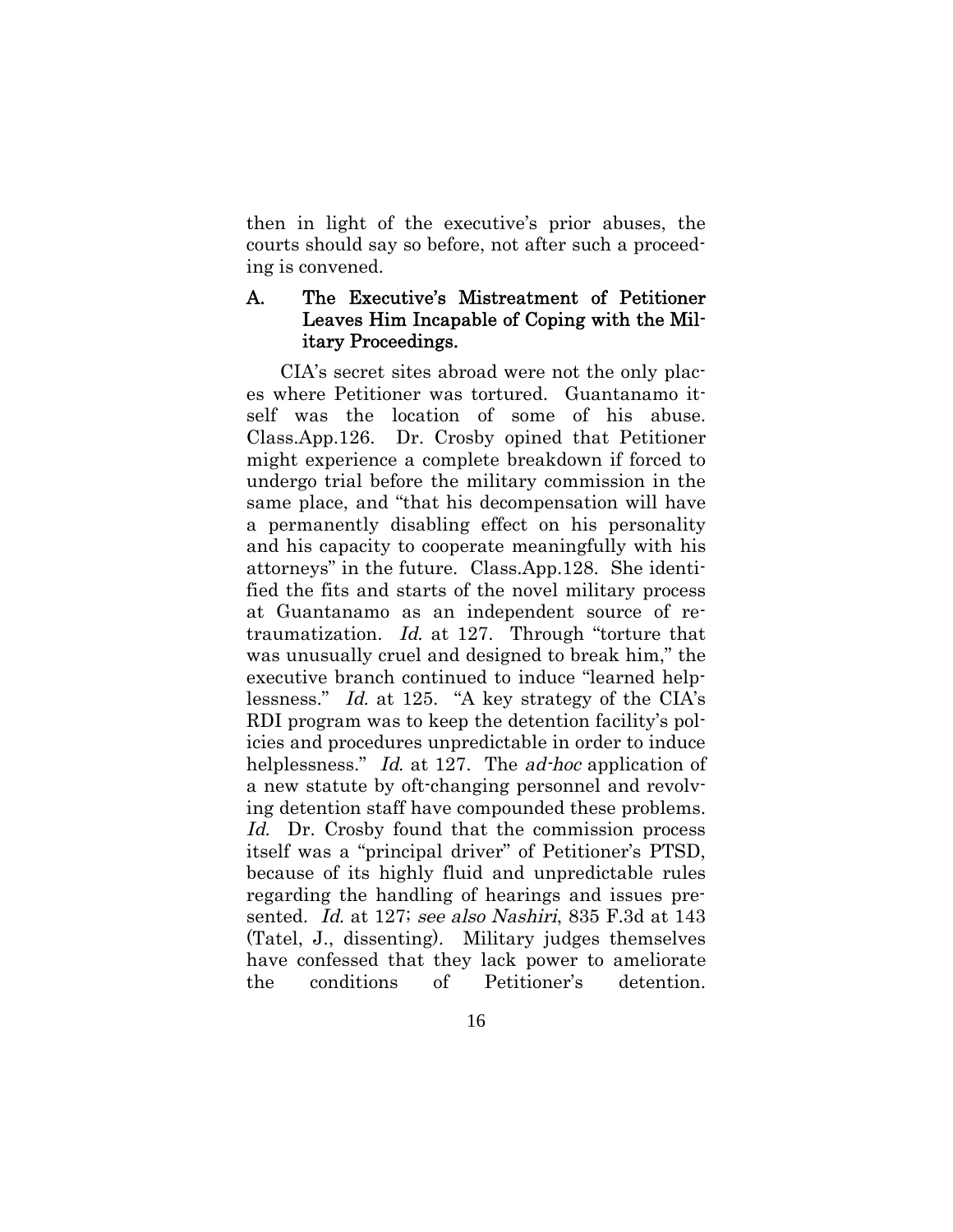Class.App.127. In another case, disruption of the trial process might fall within Councilman's "ordinary" anxieties and inefficiencies, but here they are a proximate cause of new harm.

A typical adult who had not been abused might be able to deal with uncertainty and changing circumstances. See Class.App.127. As a result of his severe trauma, Petitioner is not such an adult. He is unable to differentiate between benign changes in surroundings and procedure and the government's past efforts to destabilize his personality. Id. That he is charged with capital offenses exacerbates the anxiety. Id. ("Given that the military is seeking the death penalty against him, the ad hoc nature of the proceedings causes [Petitioner] profound anxiety.").

The opacity of the process is a complicating factor. Defense counsel's inability to discuss with Petitioner what transpires in closed session, or to give him reasonable expectations of what might transpire in the ad hoc procedure increases his anxiety, damages his relationship with counsel, and impairs his ability to assist the defense. Id. at 127–28; see also Istanbul Protocol ¶¶263–65 (structure, explanation, advance preparation, and trust influence interactions between torture survivors and clinicians). Dr. Crosby predicts that trial before the military commission at Guantanamo will lead to a serious and permanent breakdown of Petitioner's ability to cope with stress and to cooperate with counsel. Id. at 128.

### B. Military Commission Procedure on Admission of Coerced Evidence and Related Litigation Exacerbate the Threat of Re-traumatization.

The military commission's evidentiary rules do not bar evidence derived from statements coerced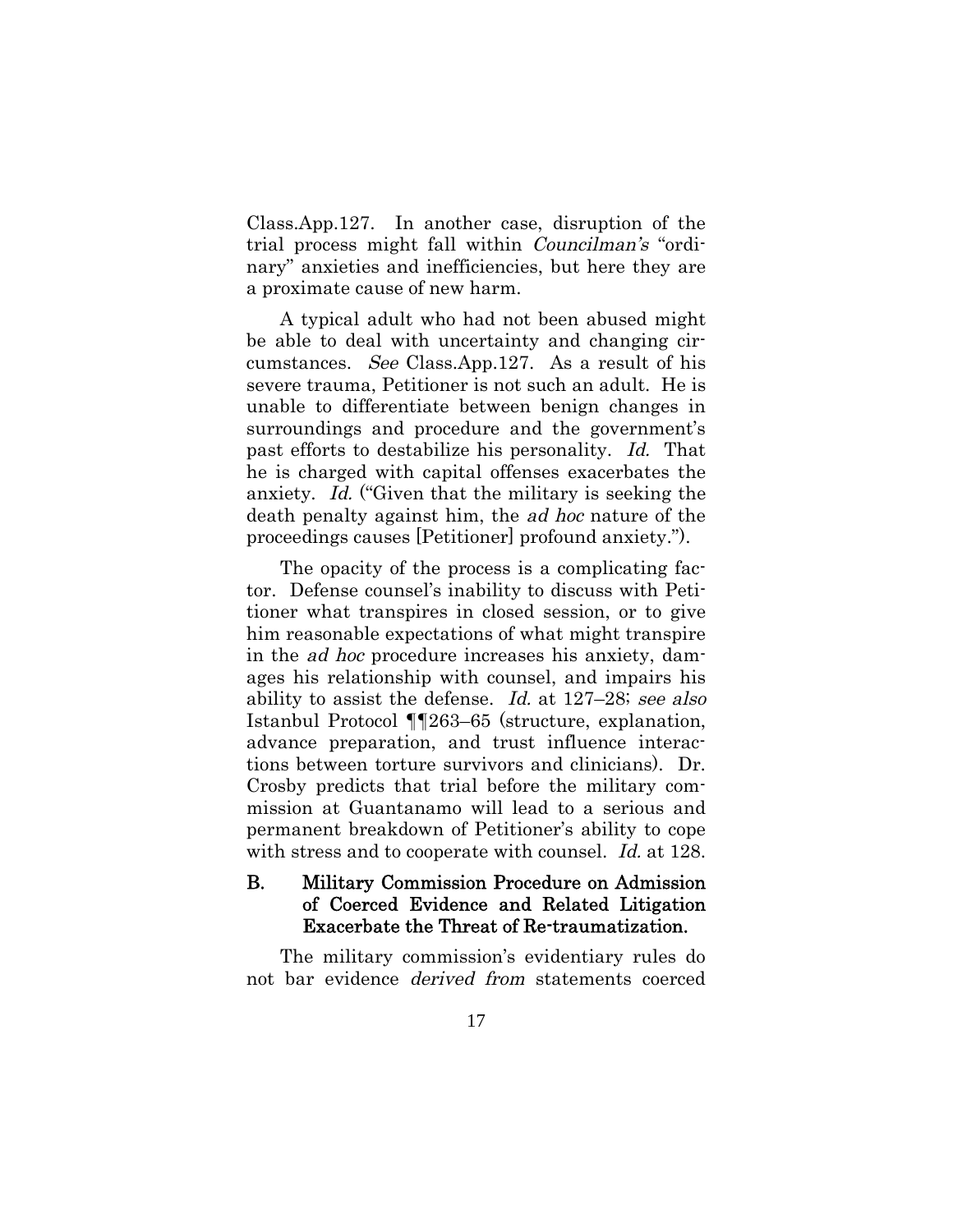through torture, and therefore the commission presents a special threat of re-traumatization. See Mil. R. Evid.  $304(a)(1)$ . Rule  $304(a)(1)$  bars only the admission of the actual statements given under torture. Evidence derived from a statement made under torture is admissible if "(i) the evidence would have been obtained even if the statement had not been made; or (ii) use of such evidence would otherwise be consistent with the interests of justice." Rule  $304(a)(5)$ . Proceedings involving the offer of derivative statements are highly likely to occur in commission proceedings and to stimulate episodes and symptoms of PTSD. See Van der Kolk, supra, at 254.

In a military commission, Petitioner will face two situations likely to differ substantially from a federal trial. First, because there is no per se bar on coerced or torture-derived evidence, the government may rely, for example, on "clean team" interrogations. These are interrogations using ordinary law enforcement methods—without giving Miranda warnings—conducted shortly after statements are extracted through torture. See Morris D. Davis, Historical Perspective on Guantanamo Bay: The Arrival of the High Value Detainees, 42 CASE W. RES. J. INT'L L. 115, 118 (2009) (describing use of clean teams). Rule  $304(a)(2)(b)(ii)$  provides that a statement of the accused is admissible if "voluntarily made." The clean team questions on the same subjects that were probed during torture. Id. at 122–23.

Among the evidence that the government may offer at trial are statements made by Petitioner when he was interviewed by the Federal Bureau of investigation when he arrived at Guantanamo in 2006 from the black sites abroad. The offer of that evi-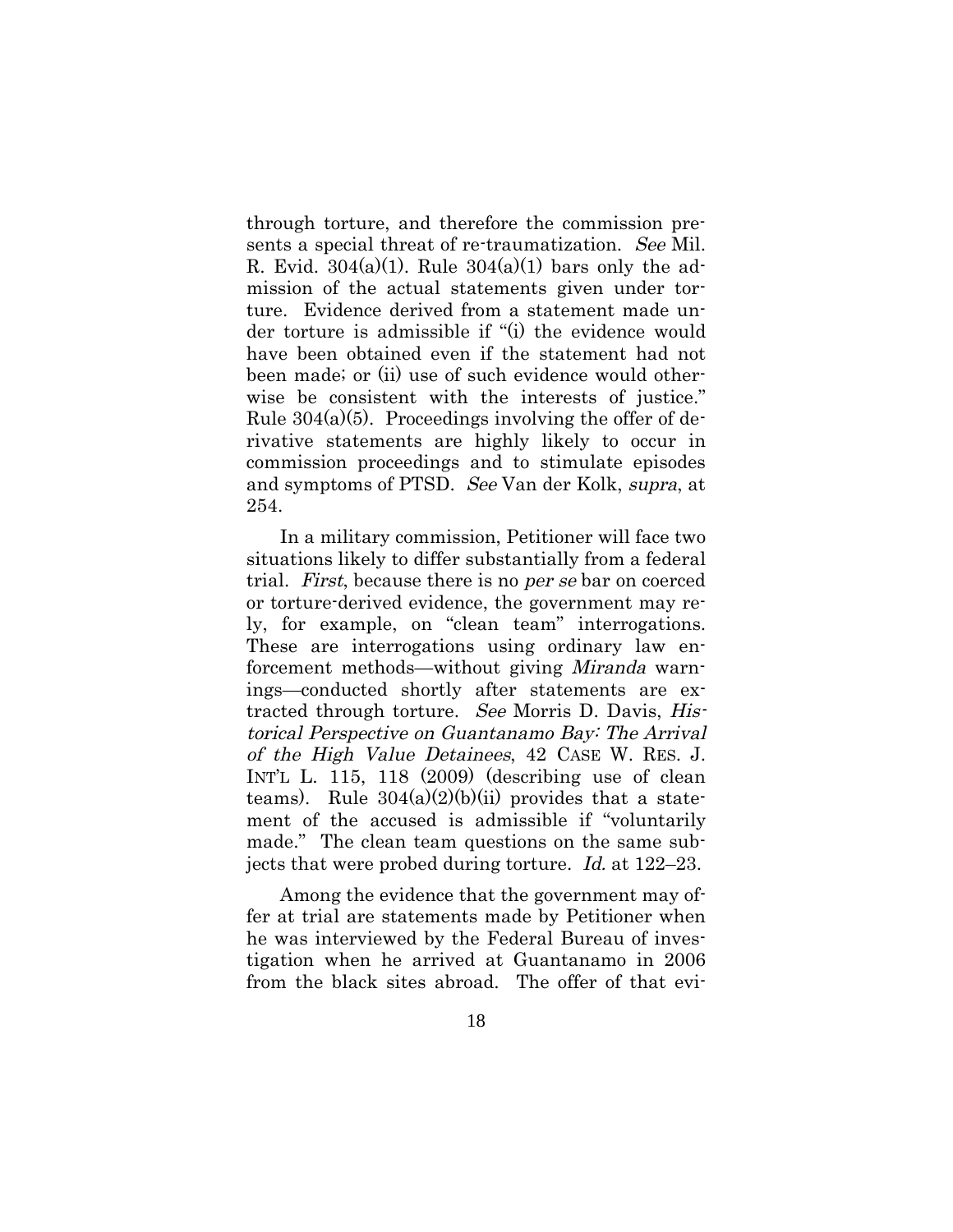dence, and defense counsel's efforts to exclude it would likely be triggers. See Van der Kolk, supra, at 254. For every confession or statement against interest offered by the prosecution, defense counsel would have to demonstrate the taint from the torture in two steps: first in a pretrial motion and then again during the trial. Before the military commission, Petitioner may witness an adversarial hearing on the facts, circumstances, and effects of his torture, while the reliability of his later statements is evaluated.

Second, because Rule 304 excludes only a defendant's own statements, the prosecution may introduce statements of other detainees obtained while they were being tortured. Any challenge to this evidence will raise issues related to the declarants' torture, likely triggering the Petitioner's own traumatic memories. Amicus understands that defense counsel is already dealing with this issue with respect to deposition testimony of another detainee that the government wishes to introduce. Litigation of the dispute will involve graphic testimony and photographs of subjects familiar to Petitioner, which are highly likely to inflict significant and unnecessary psychological harm with the potential for permanent psychological debility, in addition to undermining his capacity to participate in his defense.

In short, a trial at Guantanamo, where Petitioner was tortured, where he received and receives inadequate care, and where reminders of the experience surround him, is all but certain to traumatize him again. Class.App.126; see also Al-Nashiri, 835 F.3d at 143 (Tatel, J., dissenting). That prospective harm is once again entirely of the government's making. It should not be risked unless the jurisdic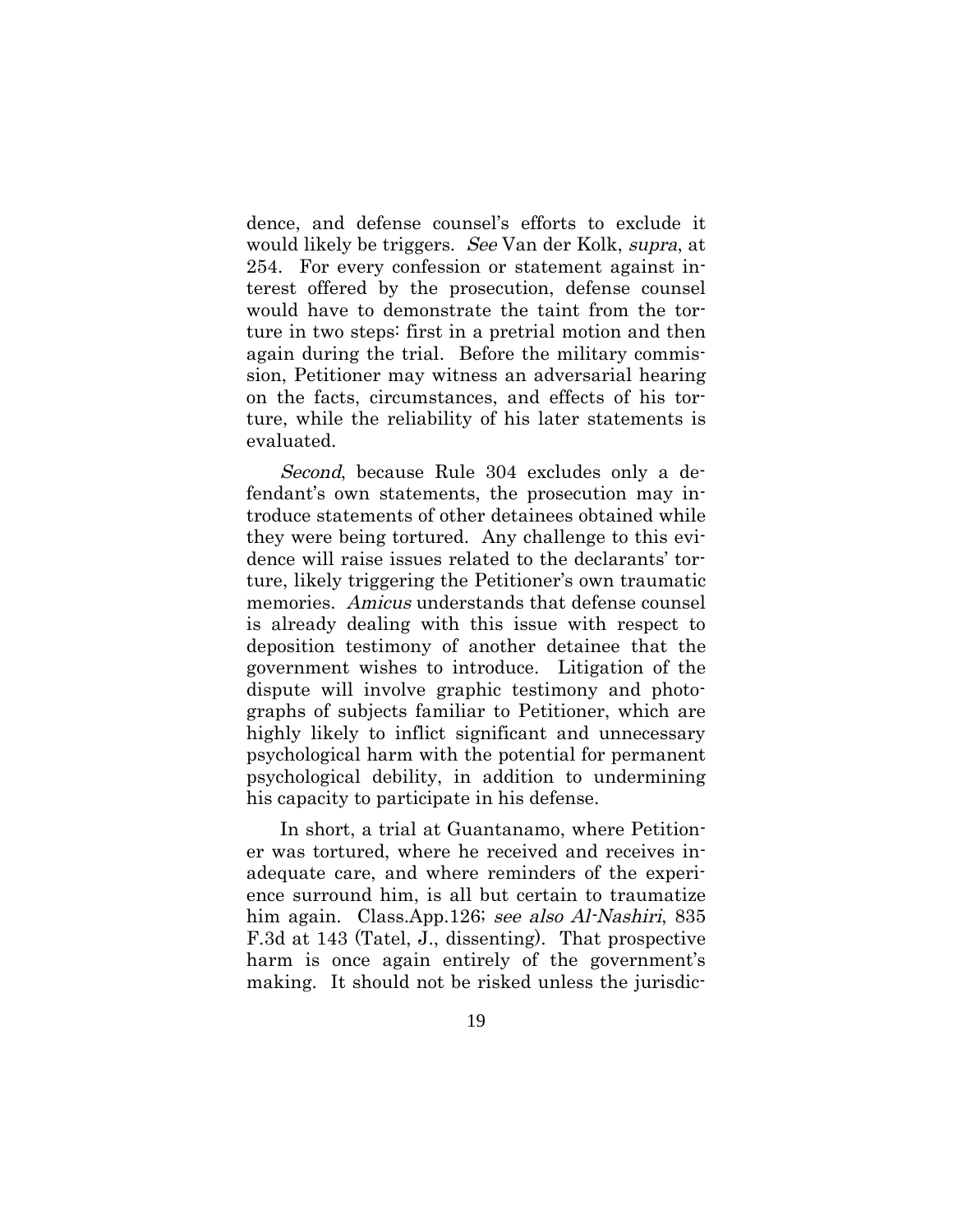tion of the commission is first determined to be proper.

## III. THE COURT SHOULD GRANT CERTIORA-RI IN THE EXERCISE OF ITS SUPERVISO-RY JURISDICTION.

Torture is not simply a crime, see 18 U.S.C. § 2340A; not merely condemned by the armed services, see U.S. Army FM 2-22.3; not an object of international denunciation alone, see 1948 Universal Declaration of Human Rights; Convention Against Torture and Other Cruel, Inhuman or Degrading Treatment or Punishment, 1465 UNTS 85 (1987) (ratified by the United States in 1994). Torture is abhorrent to justice in a special way. It degrades all who are touched by it: the victim, the torturer, and the institution that winks at it. See generally Phillips, supra (service members and the military); Aiding Torture, supra, at 4–5 (medical profession); Broken Laws, supra, at 89–93 (individuals); id. at 95–111 (government agencies); No Marks, supra, at 33–35 (same).

The case began with misconduct (and a prosecution) entirely within the executive branch, but habeas corpus has now brought that misconduct to the judicial branch. The executive may view its abuses as a detail of evidence law—as an ordinary course problem—but the broader question that now confronts this Court is whether torture has become ordinary to the judicial branch itself.

How the institutions of our government respond to torture shapes attitudes in the body politic. In 1776, our first President is said to have commanded his officers to permit no abuse of Hessian mercenaries captured at Trenton. See David Hackett Fischer, WASHINGTON CROSSING 379 (2004). That example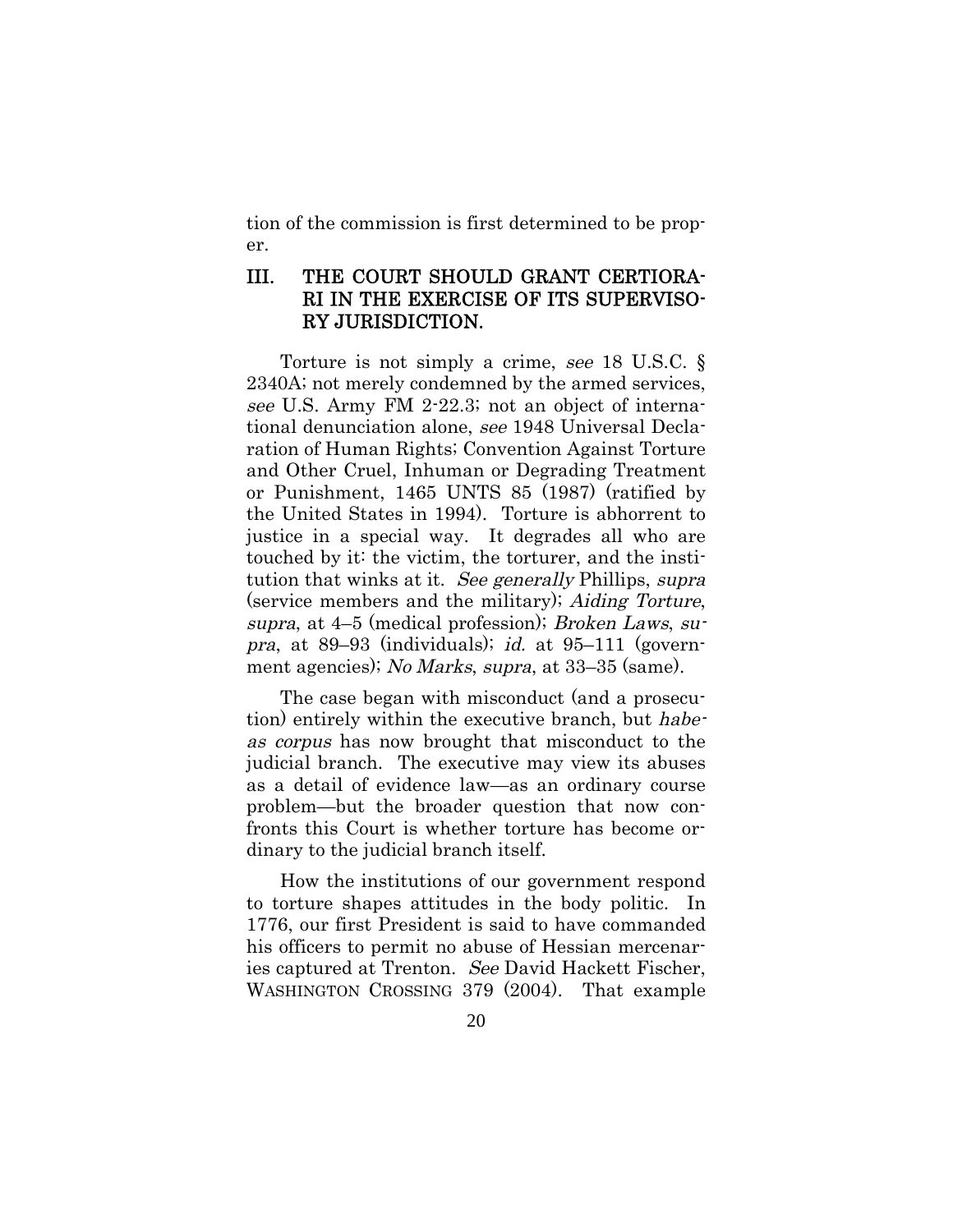was a force for good at home and abroad, where our institutions continue to be influential. In the next century, Dr. Francis Lieber's Instructions for the Government of Armies of the United States in the Field, known as the Lieber Code, forbade the use of torture as an interrogation tactic: "[m]ilitary necessity does not admit of cruelty—that is, the infliction of suffering for the sake of suffering . . . , nor of torture to extort confessions[.]" Theodore Meron, Francis Lieber's Code and Principles of Humanity, 36 COL-UM. J. TRANSNAT'L L. 269, 274 (1997) (quoting Instructions for the Government of Armies of the United States in the Field, General Orders No. 100 (Apr. 4. 1863)).

"When life or liberty is at stake, the landmark judgments of the Supreme Court of the United States, giving fresh meaning to the principles of the Bill of Rights, are studied with as much attention in New Delhi or Strasbourg as they are in Washington, D.C." Anthony Lester, The Overseas Trade in the American Bill of Rights, 88 COLUM. L. REV. 537, 541 (1988). But the inaction of our institutions can be just as influential. In 2006, the Public International Law & Policy Group conducted rule-of-law training for fifty judges from former Soviet Bloc countries. Referring to Abu Ghraib, the judges asked, "Are you going to be addressing the elephant in the room?" Michael. P. Sharf, The Elephant in the Room: Torture and the War on Terror, 37 CASE W. RES. J. INT'L L. 145, 145 (2006).

Before its decision in Miranda v. Arizona, 384 U.S. 436 (1966), this Court was often asked to address the consequences of abusive interrogations. Resolving a case of one such abuse, Justice Frankfurter observed that courts have a "duty of establish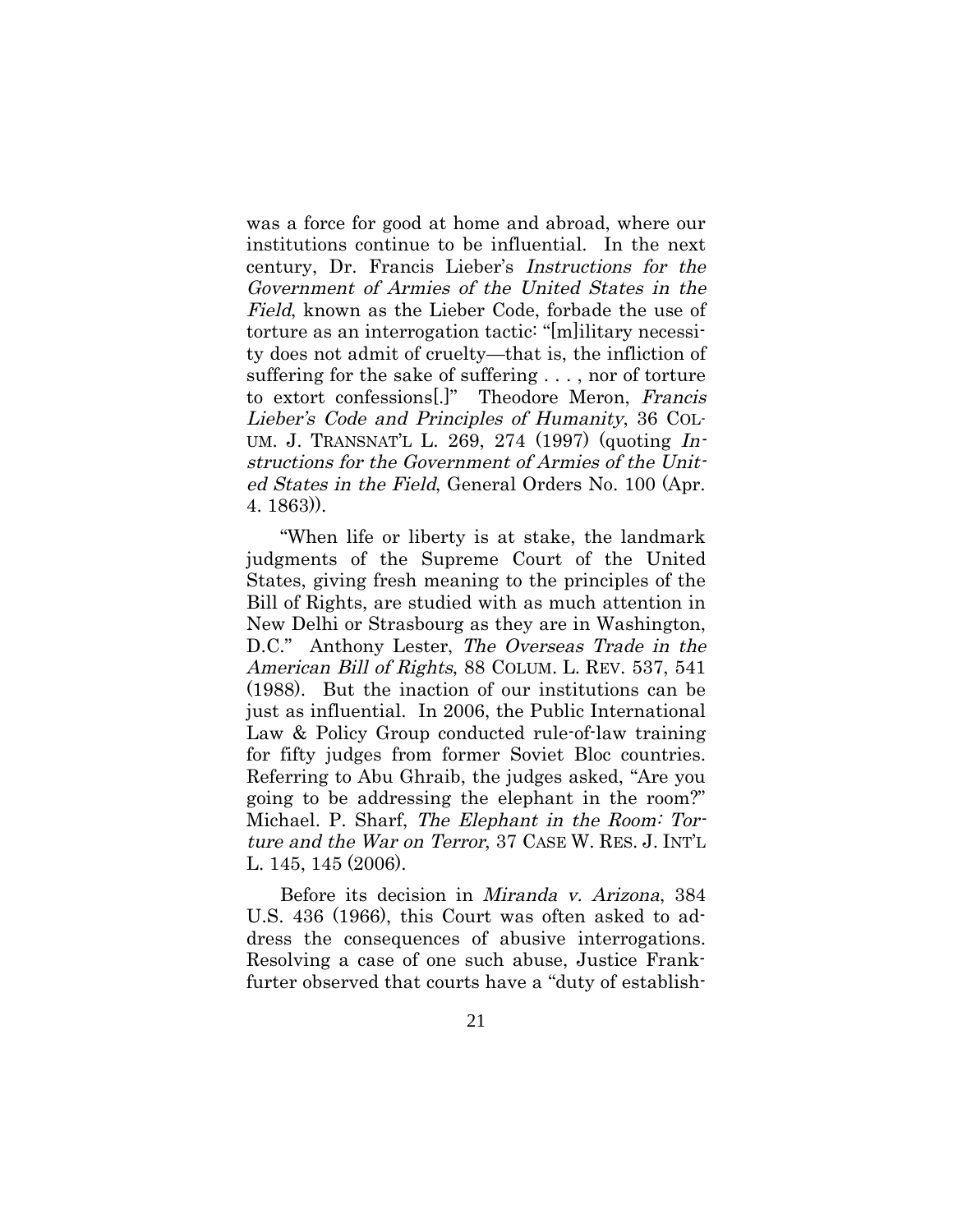ing and maintaining civilized standards of procedure and evidence" as an inherent function of their role in supervising the judicial system and process. McNabb v. United States, 318 U.S. 332, 340 (1943). The petition fairly raises an example of that duty, and this Court should avoid inaction here. Exercising its supervisory jurisdiction, the Court should grant *certiorari*, as it did in *McNabb*, to "establish and maintain[] civilized standards of procedure and evidence." Id. This case concerns a jurisdictional challenge requiring judicial review. Given the record below, what matters is vigilant protection against the risk that review itself would compound torture's injuries.

This case is an appropriate vehicle for that vigilance. The Court should grant certiorari to condemn torture—even when practiced against one charged with terrible crimes, and to cauterize its effects even where the procedural rule adopted might be inconvenient to the government.

#### **CONCLUSION**

The Petition for a writ of certiorari should be granted.